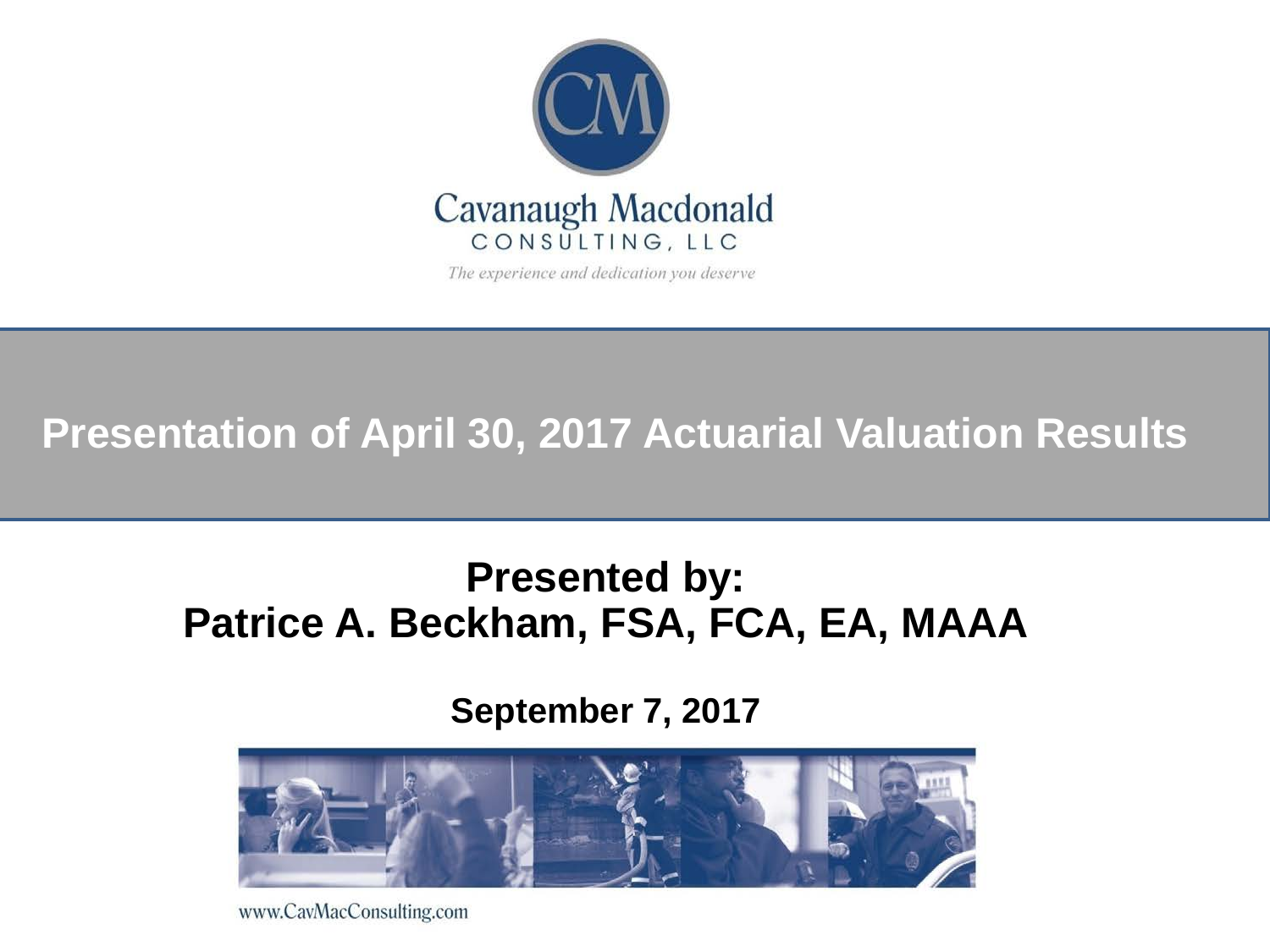



- Determine actuarial contribution rates
- Analyze experience (actual vs. expected) during prior year
- $\triangleright$  Report on trends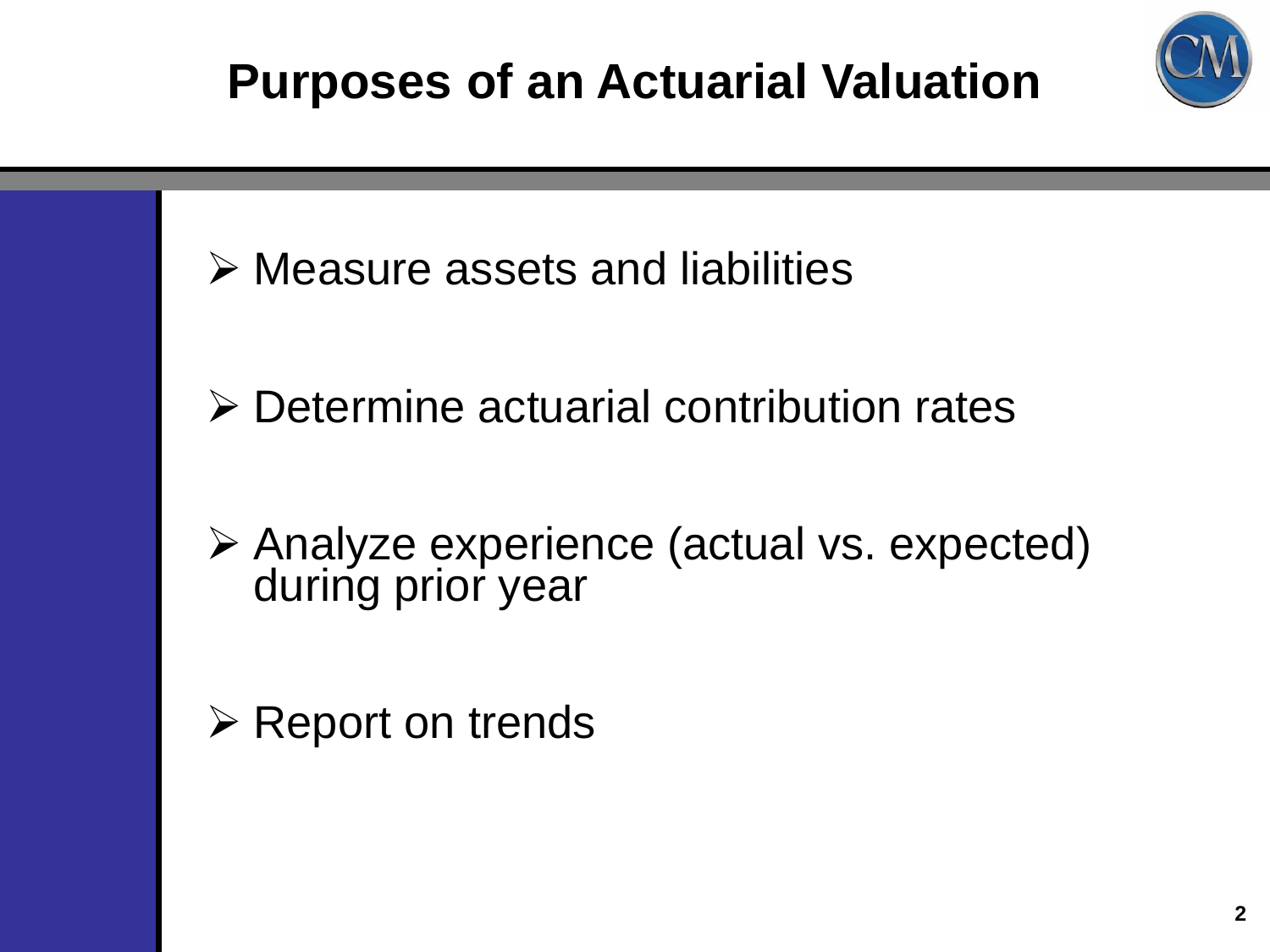# **Client Logo April 30, 2017 Actuarial Valuations**



- $\triangleright$  Snapshot measurement at valuation date
- $\triangleright$  No changes in actuarial assumptions or benefit provisions
- Amortization method changed from open 30 years to closed 30 years with new layers over closed 20 years (Board Funding Policy)
- $\triangleright$  Funded status held steady
- Unfunded Actuarial Accrued Liability increased for Police System and decreased for Civilians System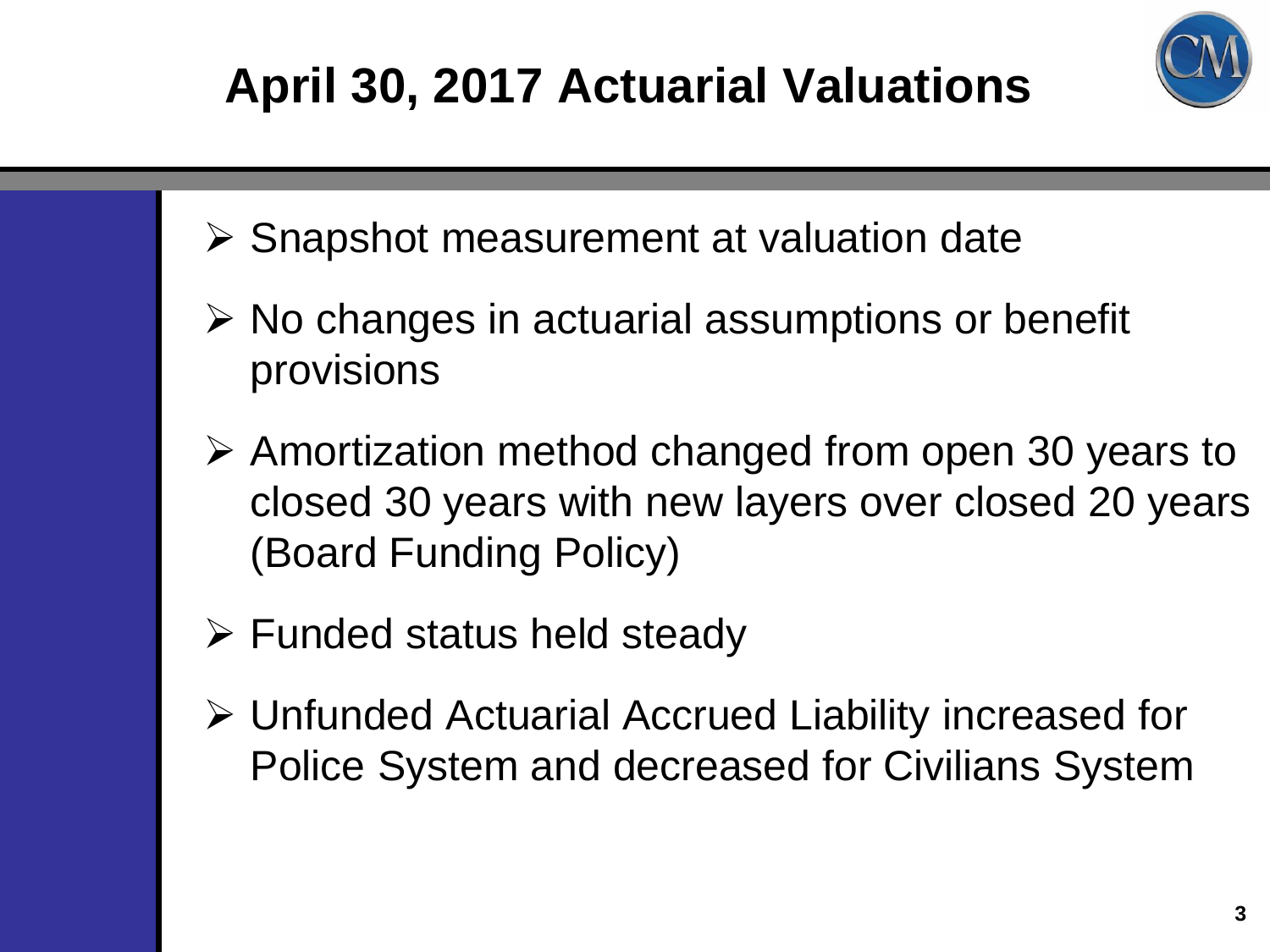



City Contribution Amount \$29,083,743 \$28,965,207

Liability (UAAL)

Assets)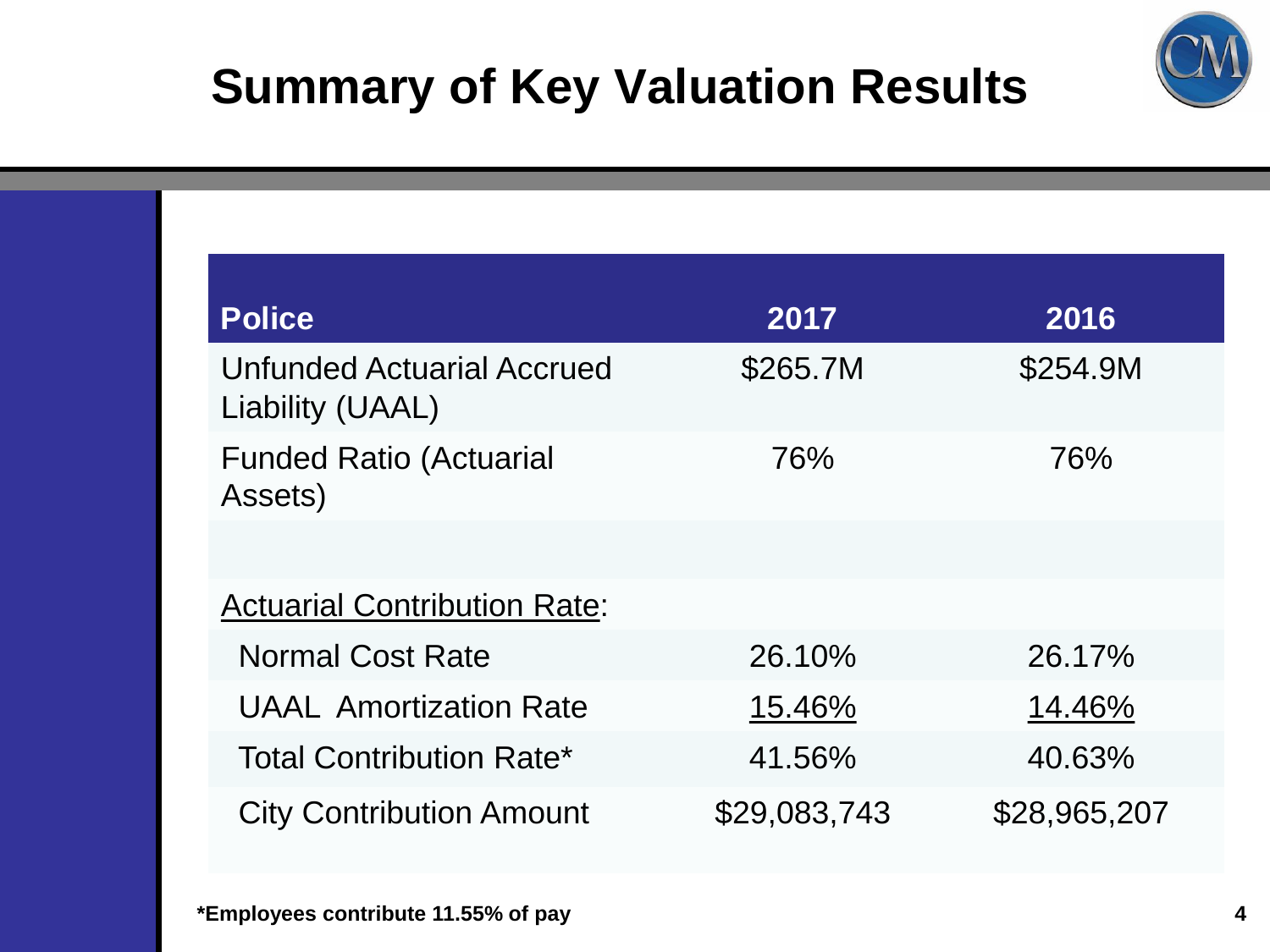

| <b>Civilians</b>                                      | 2017        | 2016        |
|-------------------------------------------------------|-------------|-------------|
| <b>Unfunded Actuarial Accrued</b><br>Liability (UAAL) | \$34.0M     | \$34.5M     |
| <b>Funded Ratio (Actuarial</b><br>Assets)             | 80%         | 79%         |
|                                                       |             |             |
| <b>Actuarial Contribution Rate:</b>                   |             |             |
| <b>Normal Cost Rate</b>                               | 15.78%      | 15.83%      |
| <b>UAAL Amortization Rate</b>                         | 7.20%       | 6.89%       |
| <b>Total Contribution Rate*</b>                       | 22.98%      | 22.72%      |
| <b>Contribution Amount</b>                            | \$4,778,854 | \$4,994,191 |

**\*Employees contribute 5.0% of pay 5**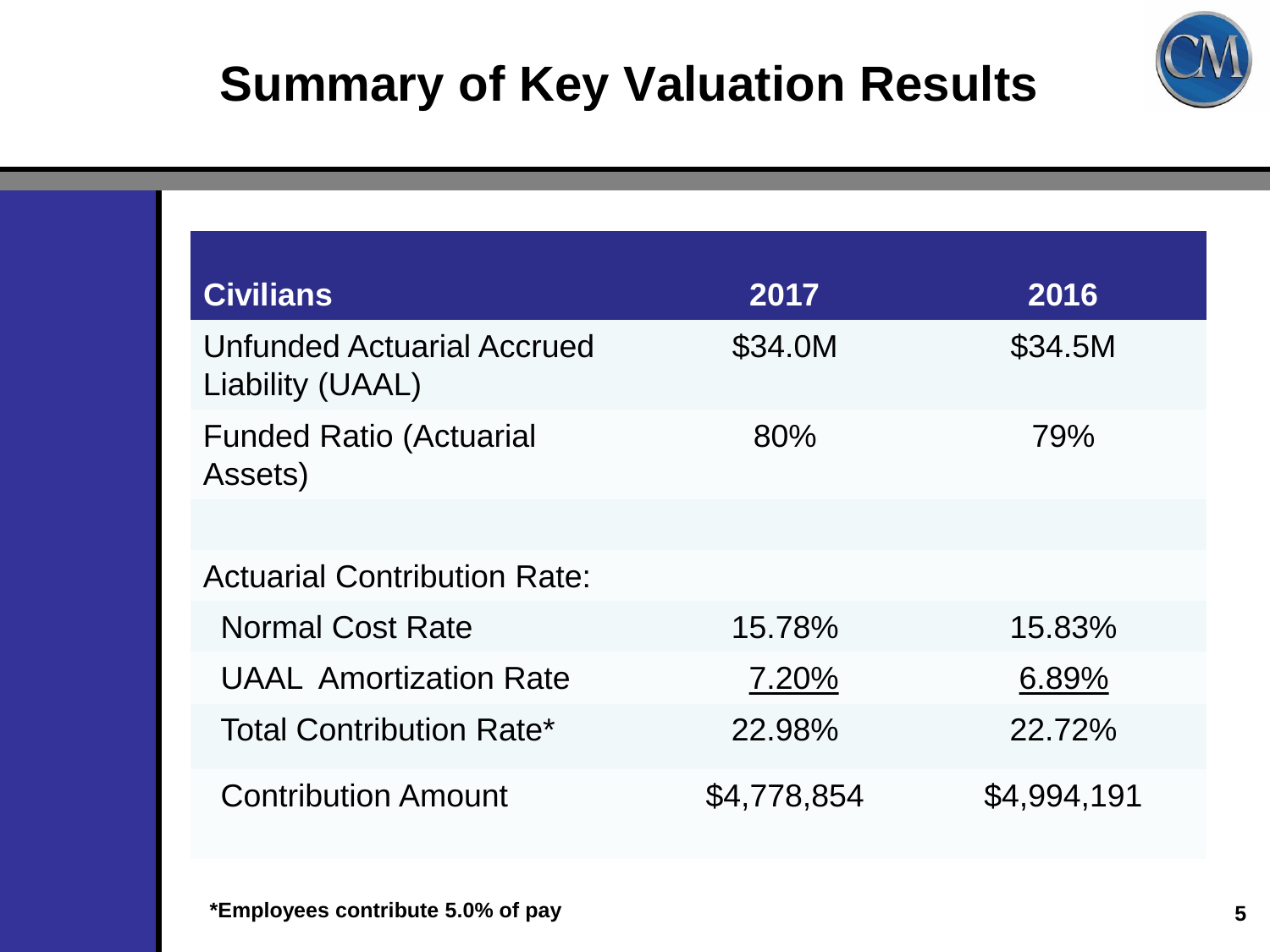## **Membership Statistics**



|                                                                              | <b>Police</b>                   | <b>Civilians</b>                |
|------------------------------------------------------------------------------|---------------------------------|---------------------------------|
| <b>Active Members</b><br>• April 30, 2017<br>• April 30, 2016<br>• % Change  | 1,286<br>1,334<br>$(3.6\%)$     | 492<br>526<br>(6.5)%            |
| Payroll (\$M)<br>• April 30, 2017<br>• April 30, 2016<br>• % Change          | \$93.41<br>\$96.01<br>$(2.7\%)$ | \$25.62<br>\$27.17<br>$(5.7\%)$ |
| <b>Retired Members</b><br>• April 30, 2017<br>• April 30, 2016<br>• % Change | 1,308<br>1,274<br>2.7%          | 262<br>248<br>5.6%              |
| Average Benefit *<br>• April 30, 2017<br>• April 30, 2016<br>• % Change      | \$41,345<br>\$39,967<br>3.4%    | \$26,076<br>\$24,923<br>4.6%    |

**\* Excludes supplemental benefit**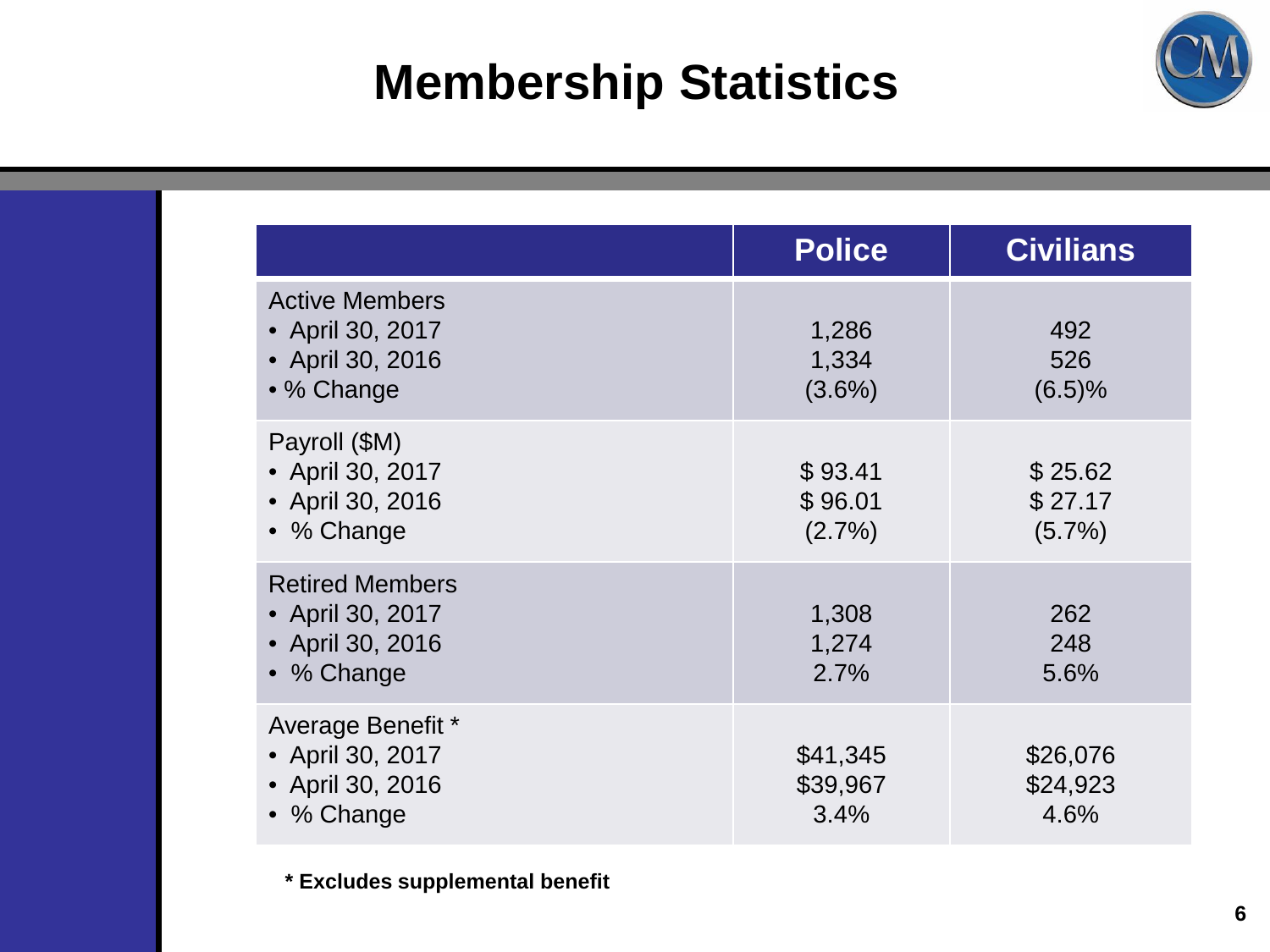## **Police – Active Membership**



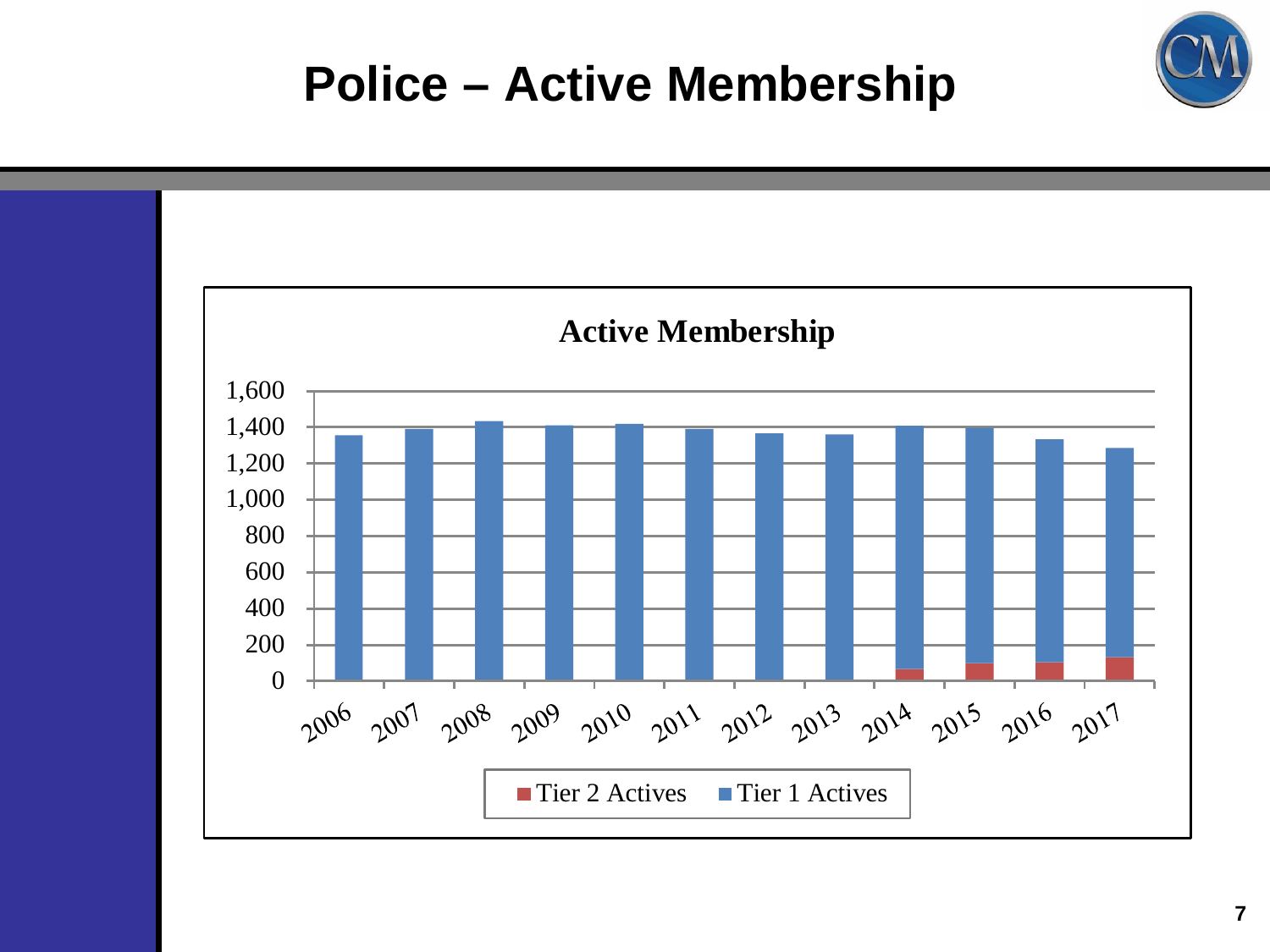## **Civilians - Active Membership**

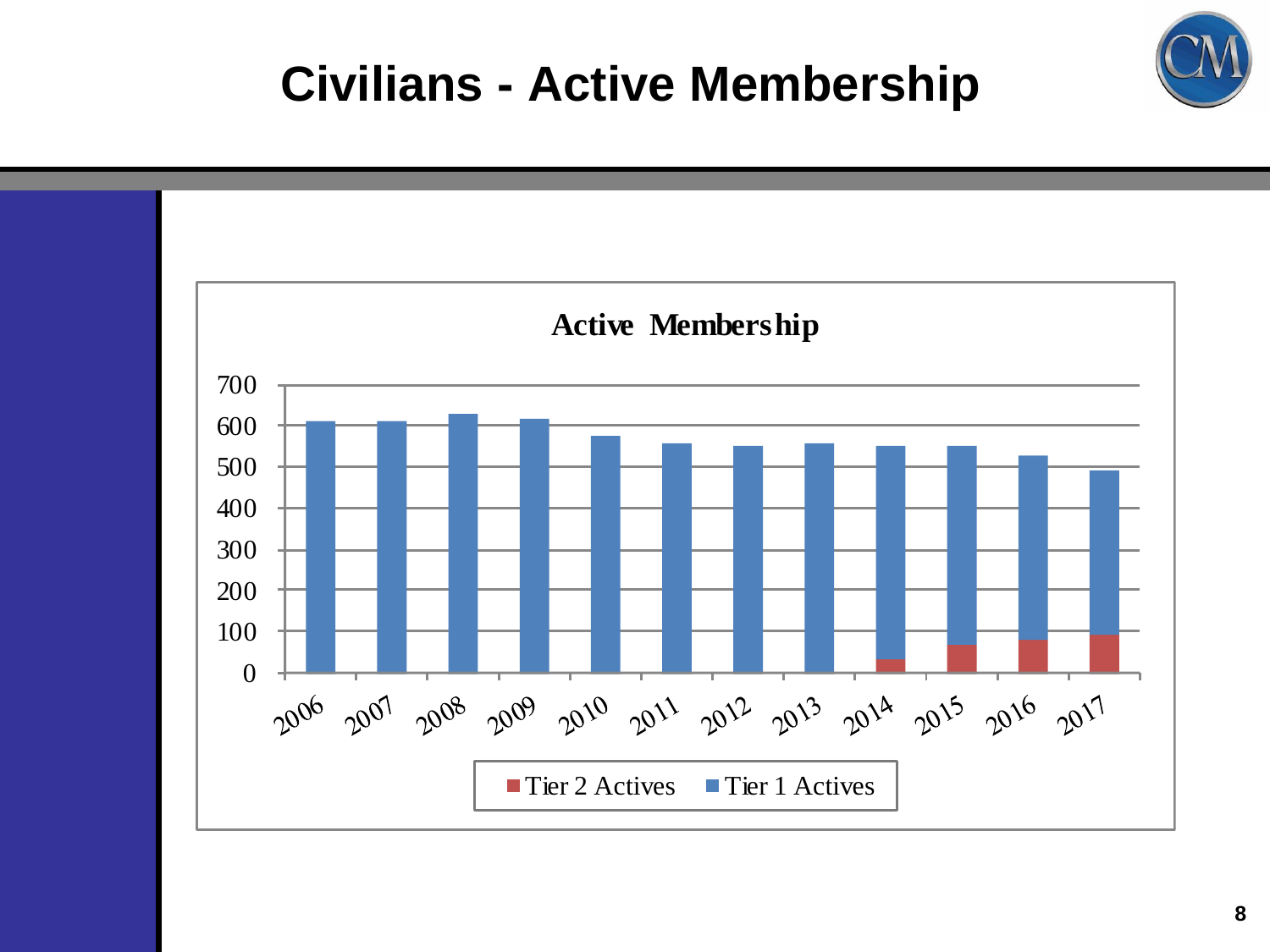## **Actuarial Value of Assets**



- $\triangleright$  Market value not used directly in valuation
- $\triangleright$  Asset valuation method is used to smooth the effect of market fluctuations
- Difference between expected and actual return on market value of assets spread evenly over 5 years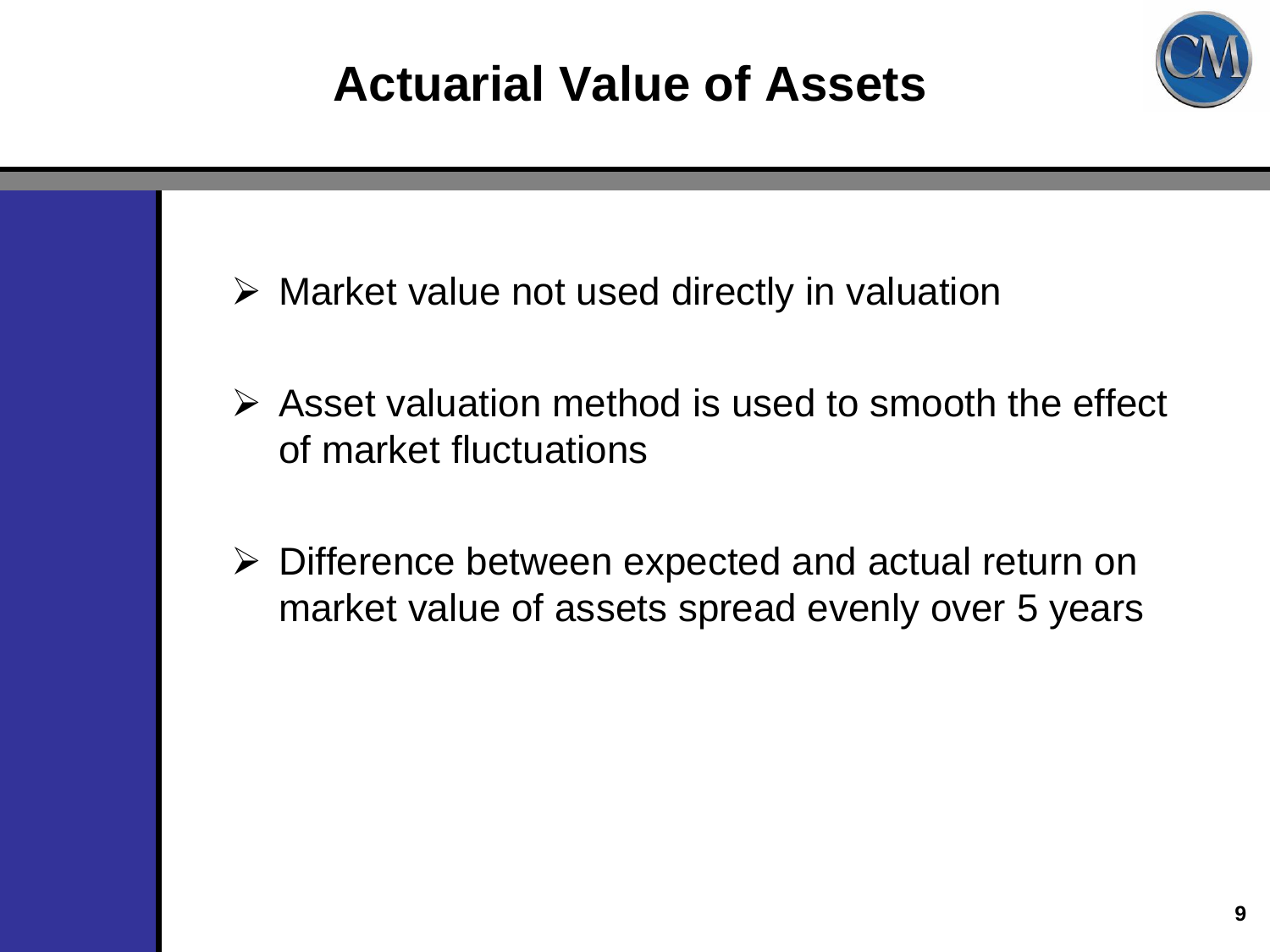#### **Historical Investment Return)**

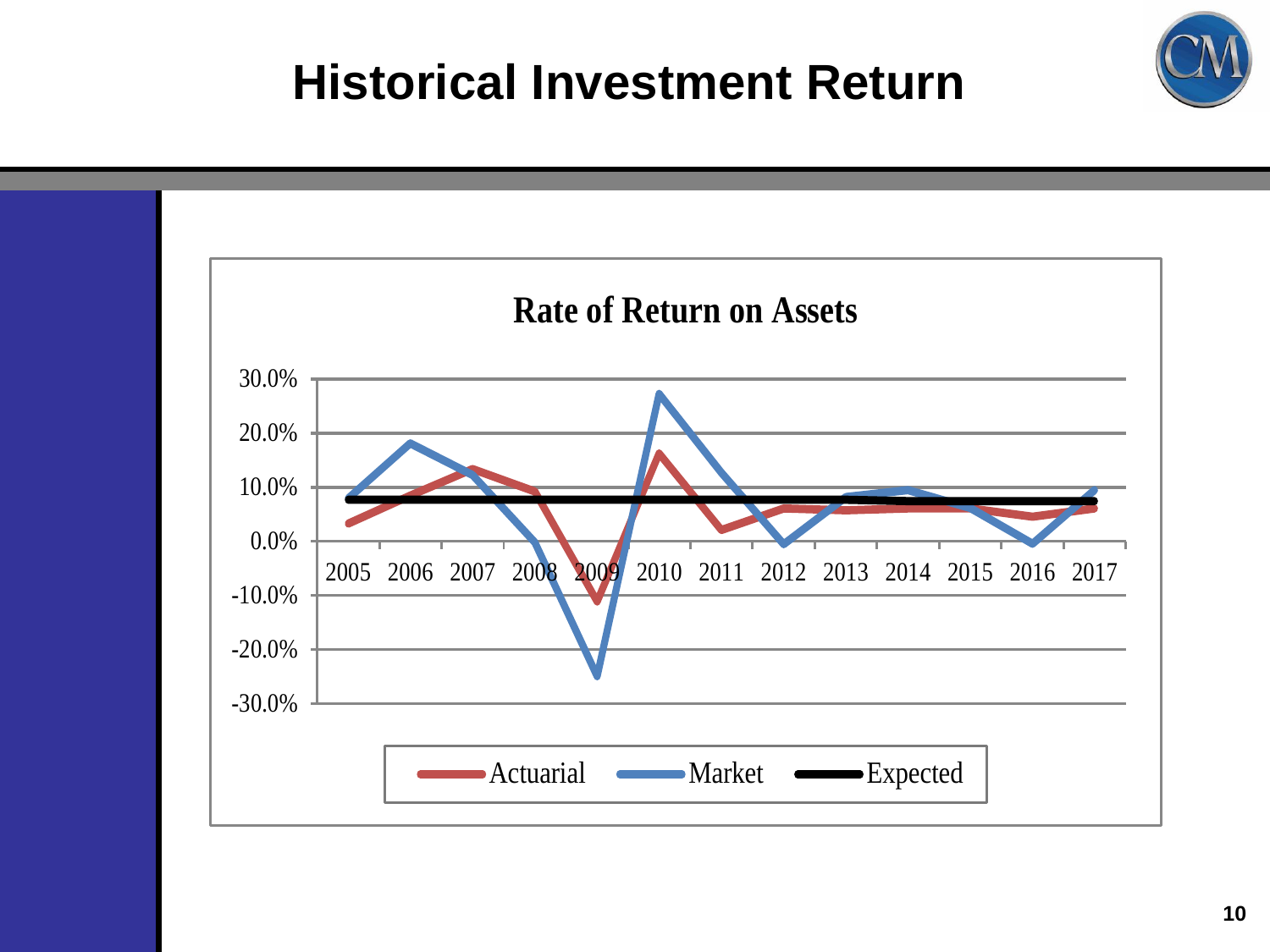## **Client Logo Asset Values (\$M)**



|                                      | <b>Police</b> |                  |
|--------------------------------------|---------------|------------------|
|                                      | <b>Market</b> | <b>Actuarial</b> |
| Assets, 4/30/16                      | \$772.8       | \$821.9          |
| Contributions<br>$\blacksquare$      | 42.7          | 42.7             |
| <b>Benefit Payments/Refunds</b><br>П | (60.2)        | (60.2)           |
| <b>Administrative Expenses</b>       | (0.6)         | (0.6)            |
| Investment Income<br>$\blacksquare$  | 72.6          | 49.5             |
| Assets, 4/30/17                      | \$827.3       | \$853.3          |
|                                      |               |                  |
| <b>Estimated Net Return</b>          | $+9.5%$       | $+6.1%$          |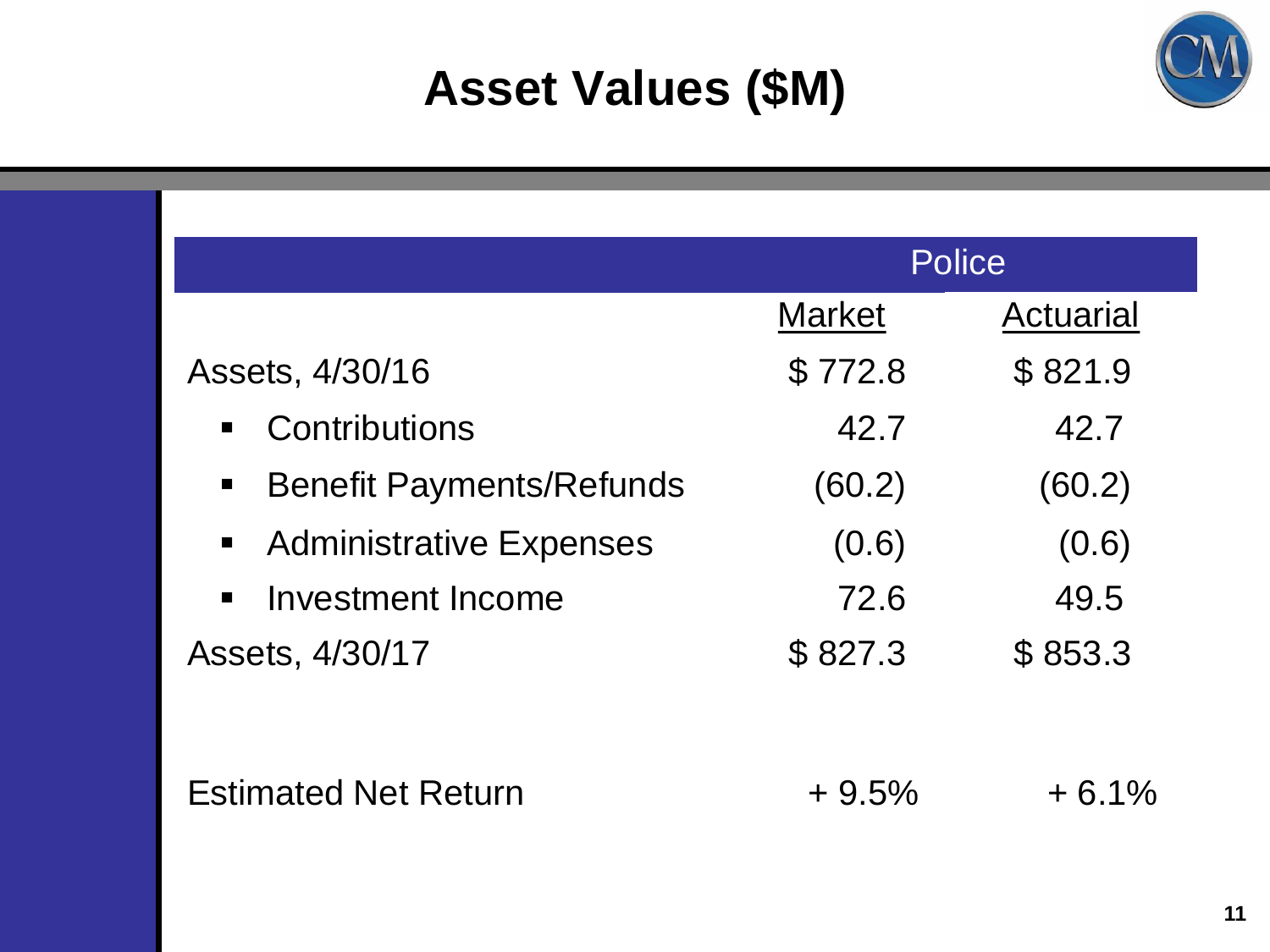## **Client Logo Asset Values (\$M)**



|                                     | <b>Civilians</b> |                  |
|-------------------------------------|------------------|------------------|
|                                     | <b>Market</b>    | <b>Actuarial</b> |
| Assets, 4/30/16                     | \$122.1          | \$130.6          |
| Contributions<br>$\blacksquare$     | 6.3              | 6.3              |
| <b>Benefit Payments/Refunds</b>     | (7.2)            | (7.2)            |
| <b>Administrative Expenses</b>      | (0.1)            | (0.1)            |
| Investment Income<br>$\blacksquare$ | 11.5             | 7.6              |
| Assets, 4/30/17                     | \$132.6          | \$137.2          |
|                                     |                  |                  |
| <b>Estimated Net Return</b>         | $+9.5%$          | $+6.1%$          |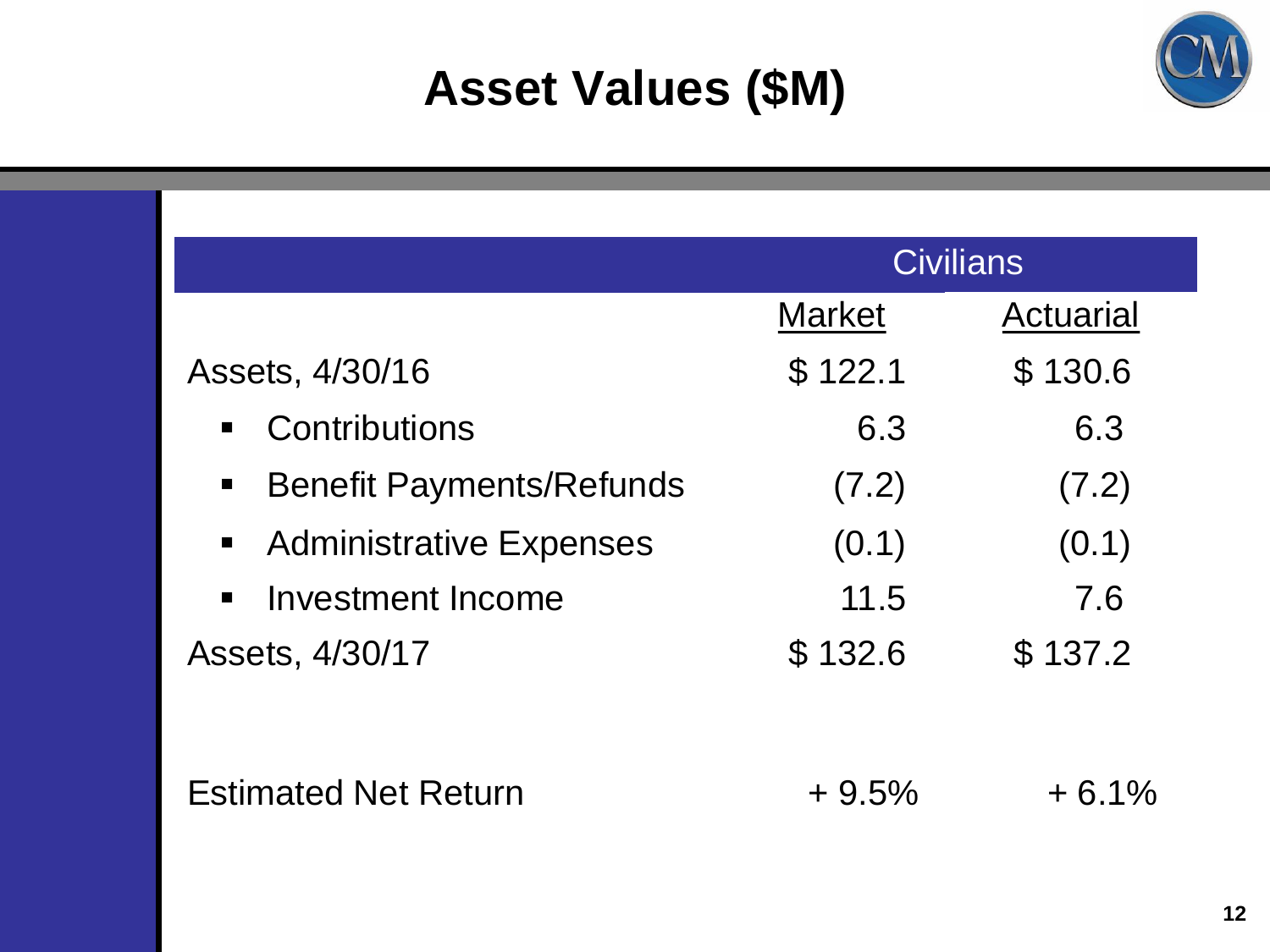## **Actuarial Funding Process**

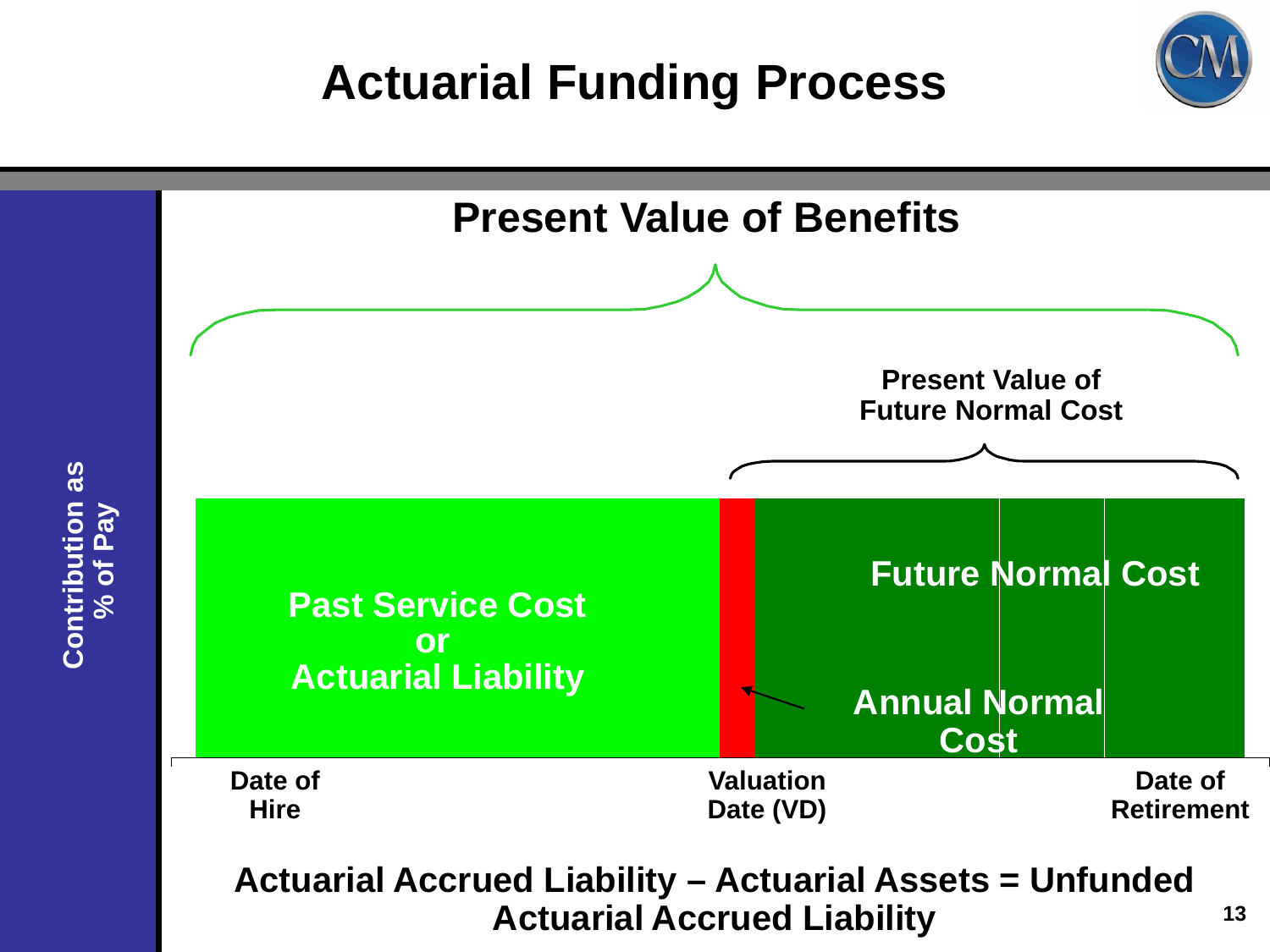## **Unfunded Actuarial Accrued Liability (UAAL)**



- Actuarial accrued liability less actuarial assets
- $\triangleright$  Impacted by:
	- **EXPLO Actual vs expected experience**
	- **Benefit provision changes**
	- **EXECUTE:** Assumption/method changes
	- Actual contributions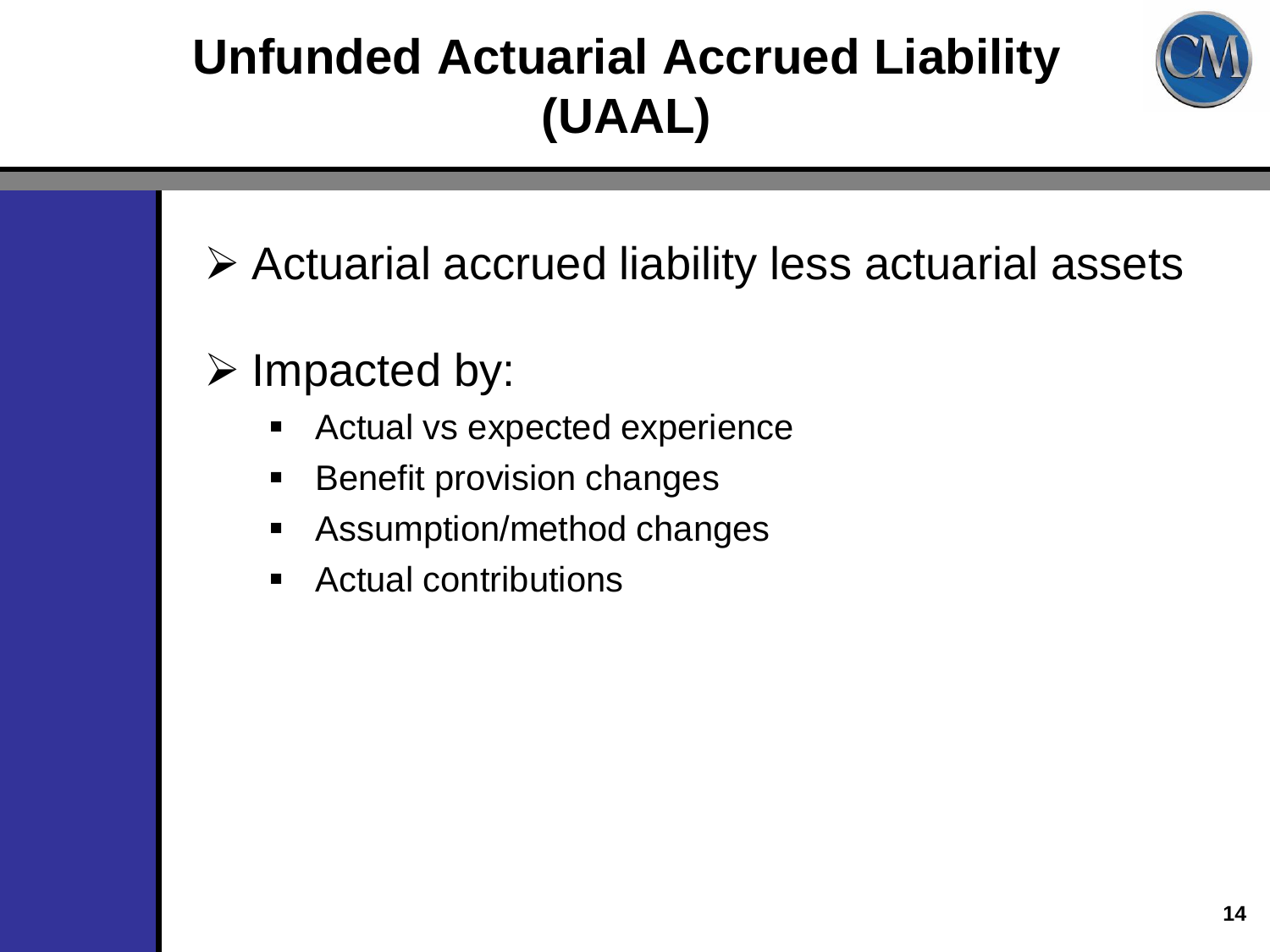#### **Actuarial Liability at April 30, 2017 (Police)**





**Note: Numbers may not add due to rounding.**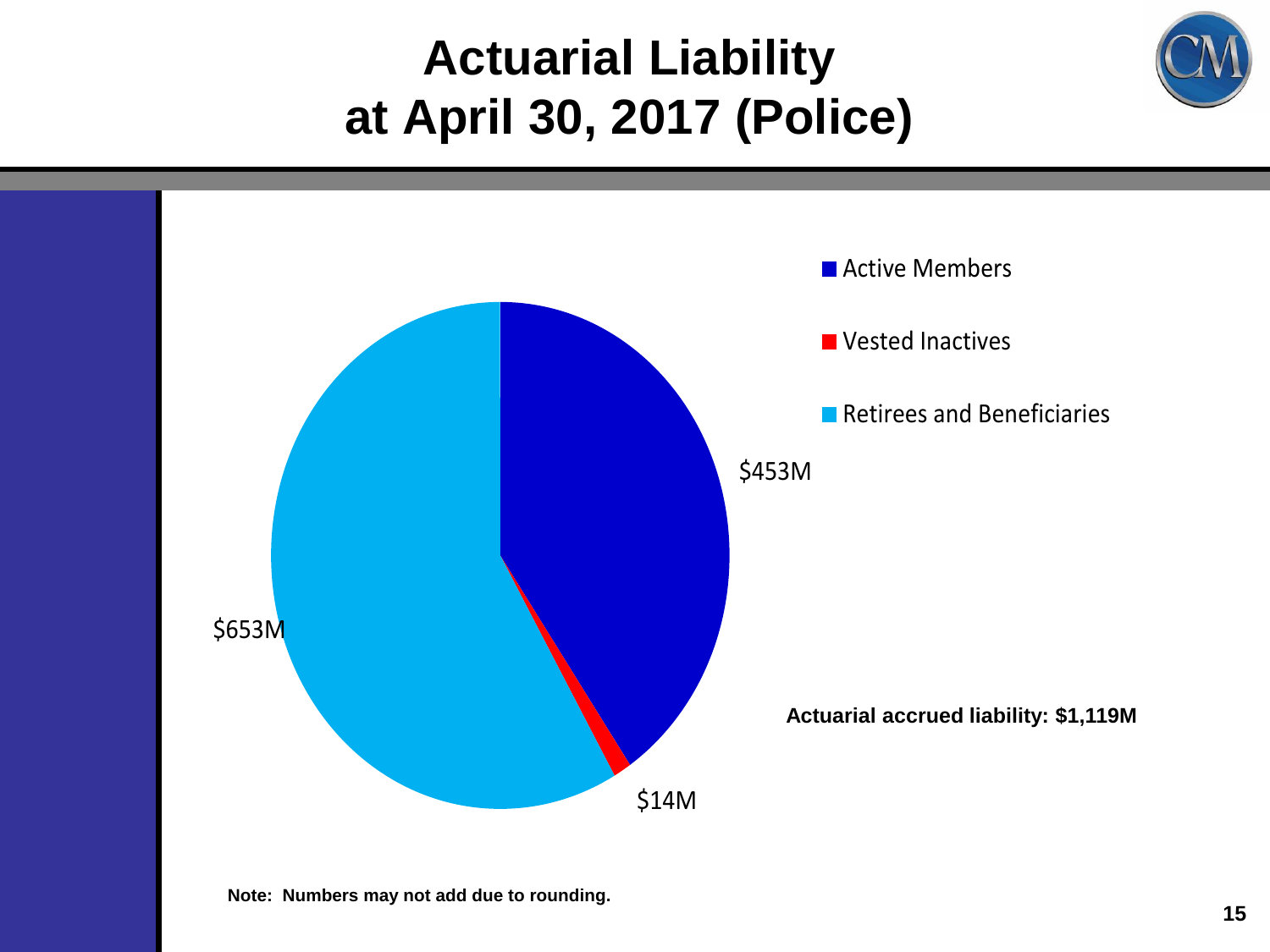#### **Actuarial Liability at April 30, 2017 (Civilians)**

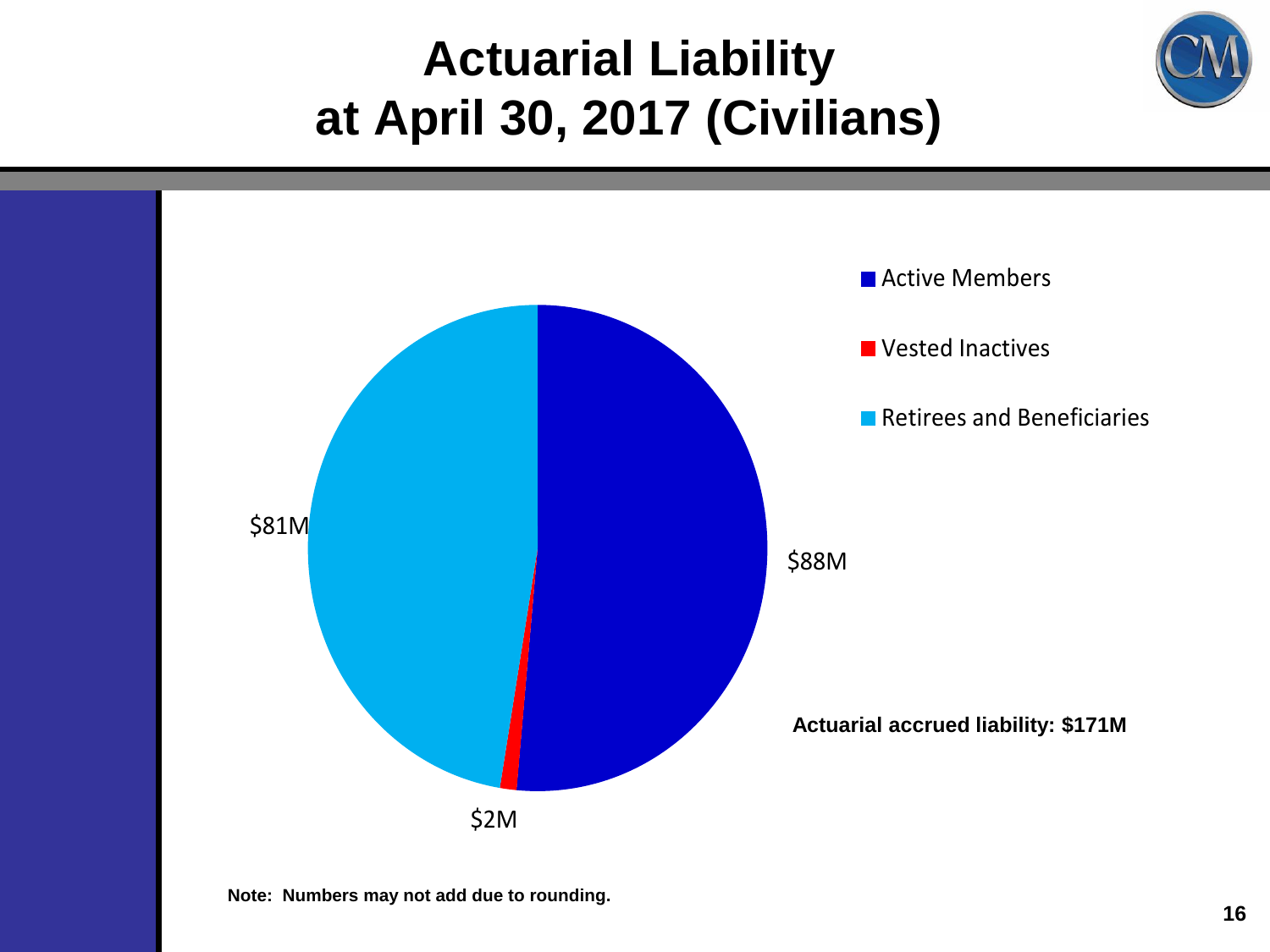

## **Unfunded Actuarial Accrued Liability (UAAL) at April 30, 2017**

|                                       | <b>Police</b> | <b>Civilians</b> |
|---------------------------------------|---------------|------------------|
| <b>Actuarial Accrued Liability</b>    | \$1,119M      | \$171M           |
| <b>Actuarial Value of Assets</b>      | 853M          | 137M             |
| Unfunded Actuarial Accrued Liability* | 266M          | 34M              |
| <b>Funded Ratio</b>                   | 76%           | 80%              |

**\* Numbers may not add or subtract due to rounding.**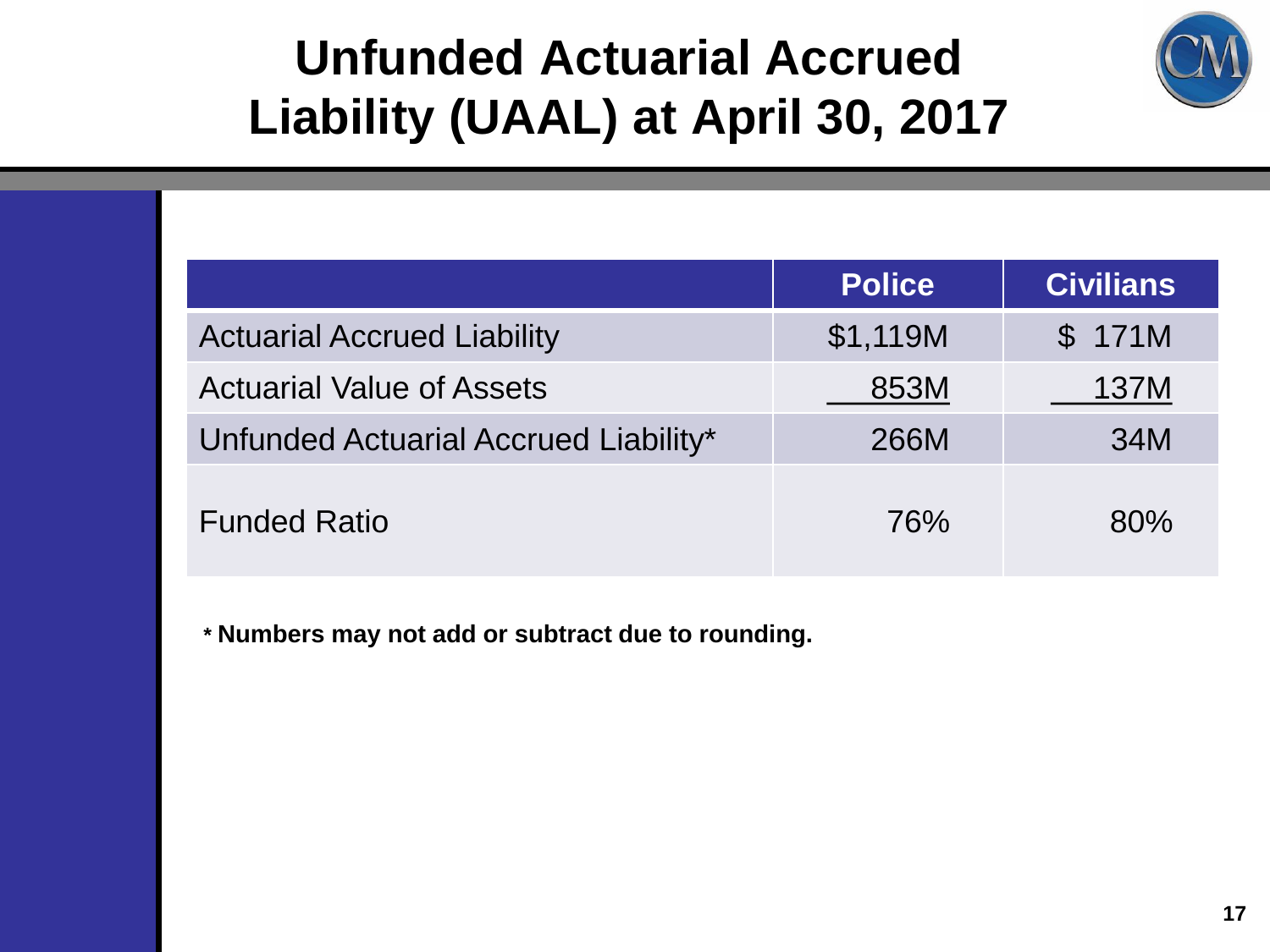

## **Experience (Gain)/Loss**

|                                        | <b>Police</b> | <b>Civilians</b>     |
|----------------------------------------|---------------|----------------------|
| UAAL at 4/30/16                        | \$254.9M      | 34.5M<br>$\mathbb S$ |
| Contributions less than actuarial rate | 0.0           | 0.0                  |
| Expected change due to amortization    | 6.1           | 0.7                  |
| Asset experience                       | 11.5          | 2.1                  |
| Demographic experience                 | (4.1)         | (2.9)                |
| All other experience                   | (2.7)         | (0.4)                |
| <b>UAAL at 4/30/17</b>                 | \$265.7M      | 34.0M                |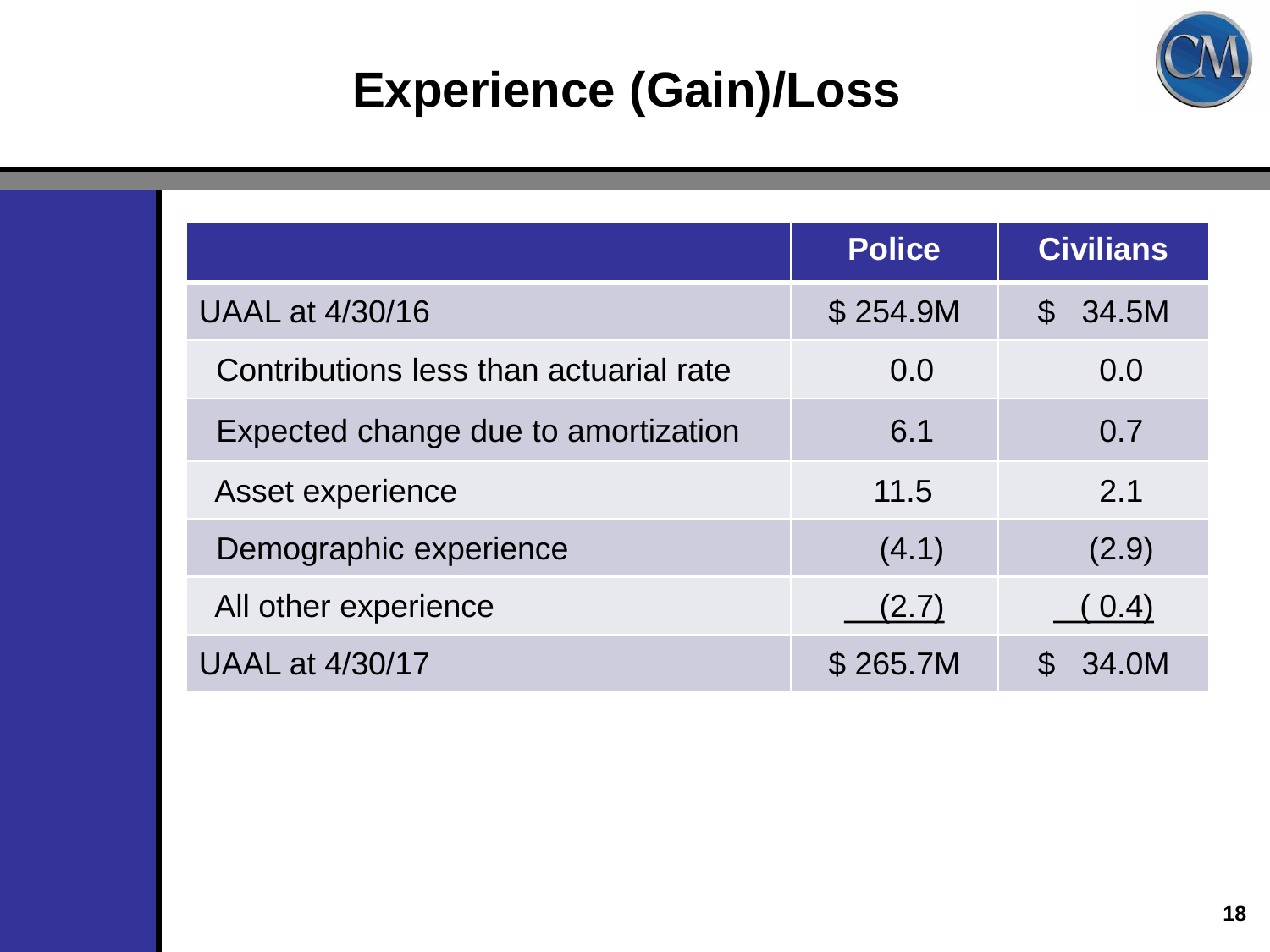## **Funded Ratio**



- $\triangleright$  Actuarial assets divided by actuarial accrued liability
- **≻ Often misunderstood** 
	- Not the percent of assets available to pay benefits already earned
	- Actuarial accrued liability includes an element of future service and salary
	- Actuarial accrued liability > value of benefits actually earned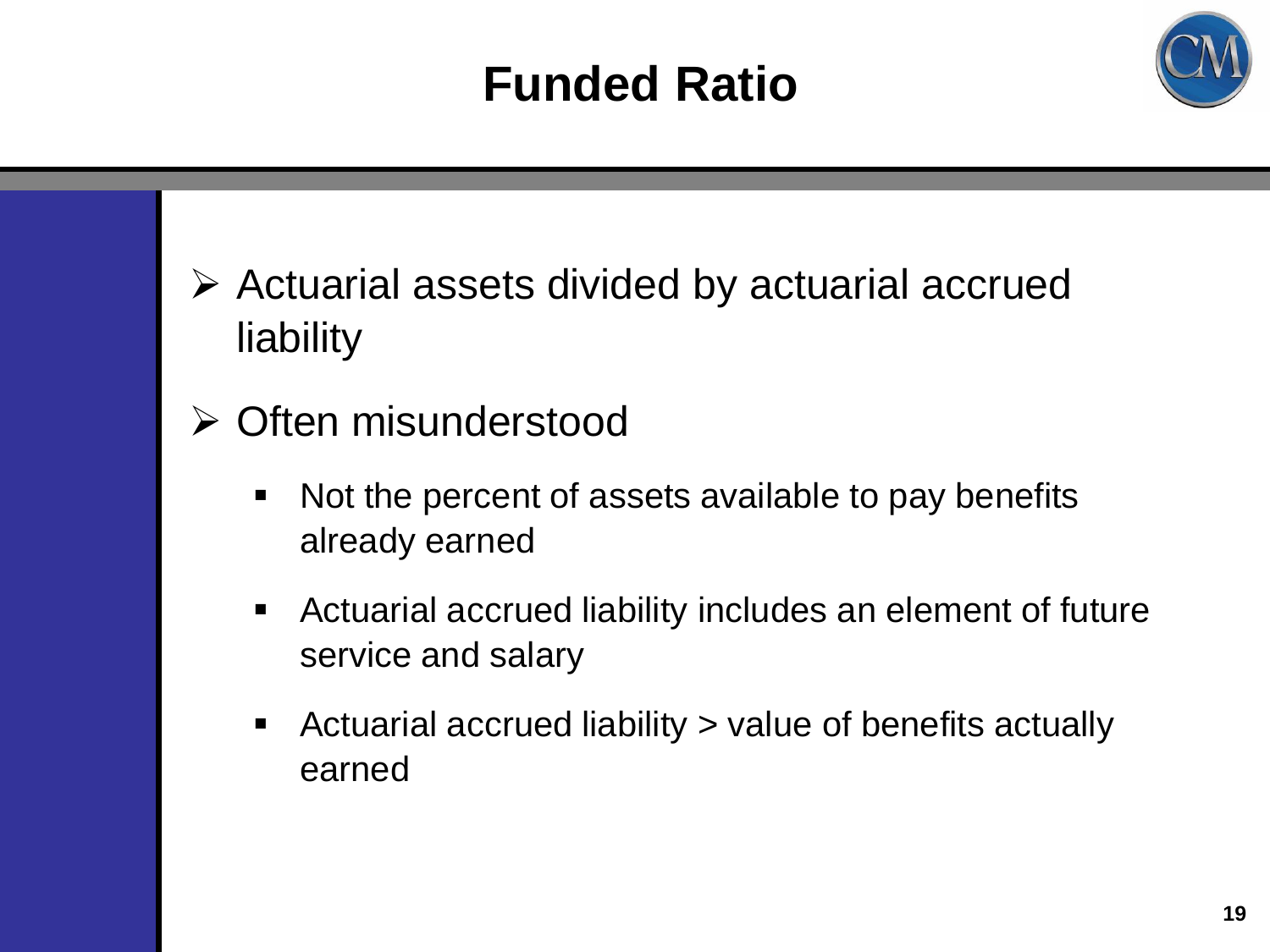

#### **Historical Police Funded Ratio**

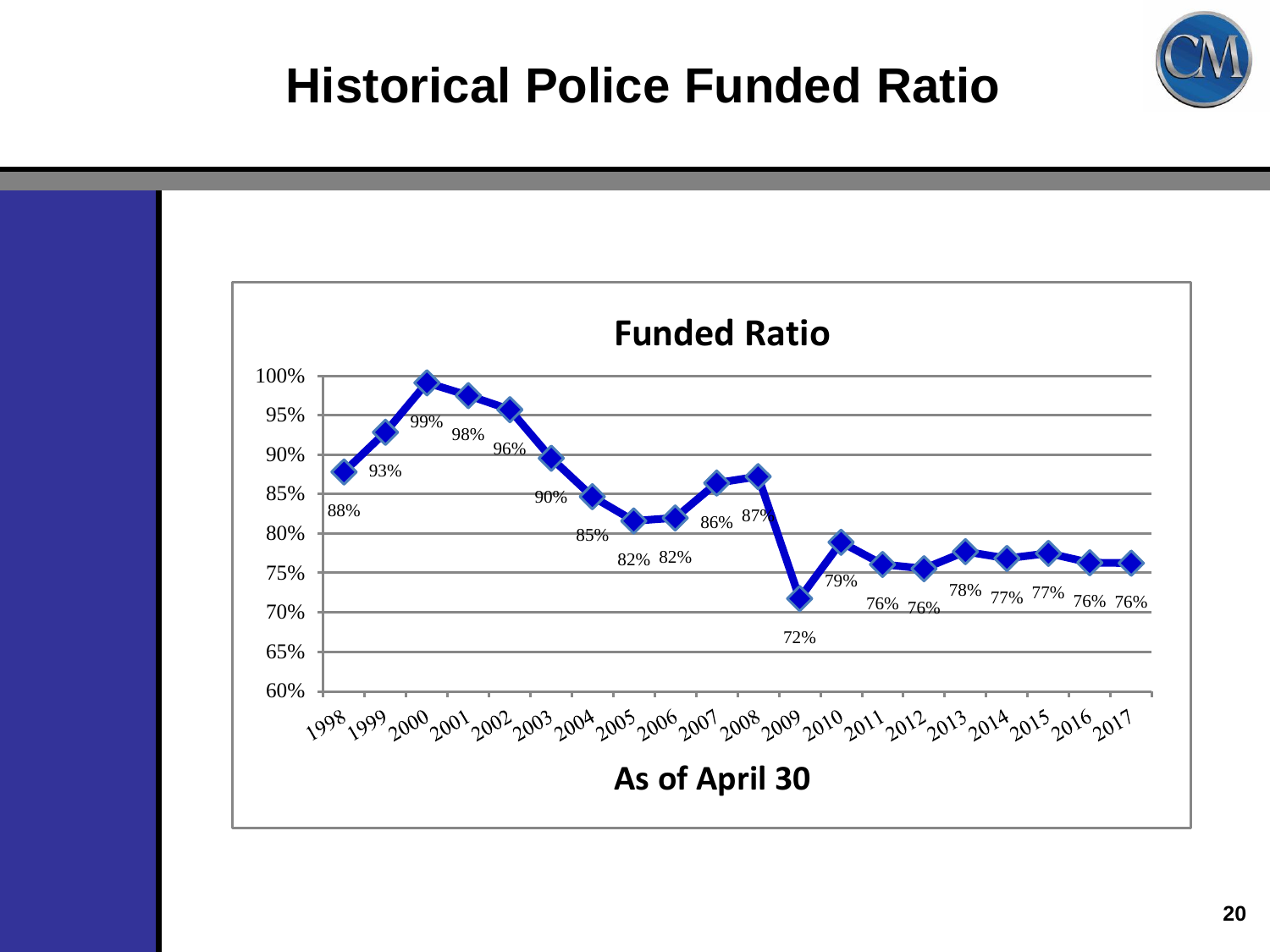

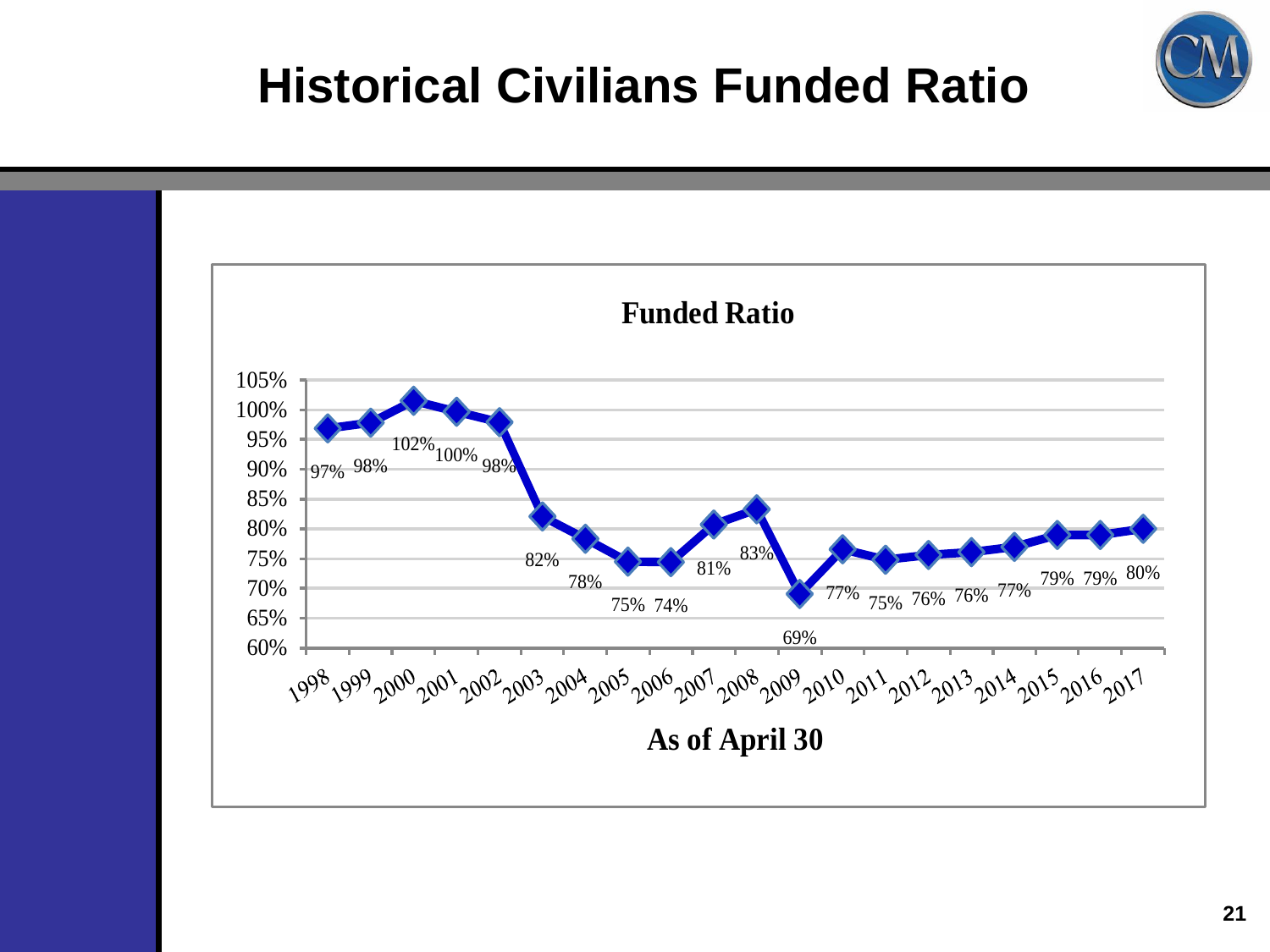# **Actuarial Contribution Rates**



- Components of Contribution Rate:
	- Normal Cost
	- Amortization of UAAL
- **Funding policy finances the 4/30/17 UAAL over** a 30-year closed period. New layers each year (starting in 2018) will be over closed 20 years.
- 4/30/2017 valuation sets the FY 2019 contribution amount (May 1, 2018 to April 30, 2019)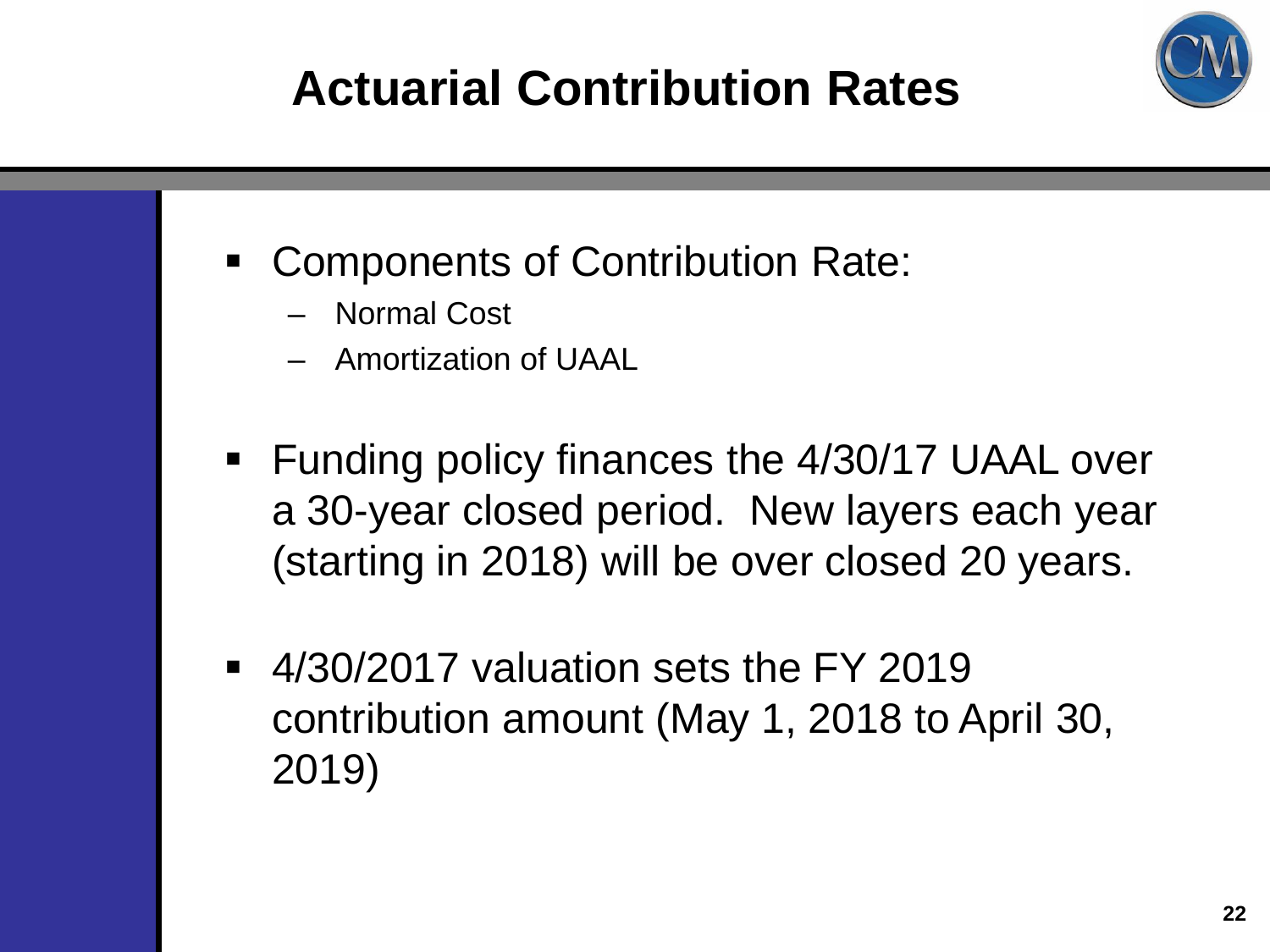

### **Actuarial Contribution Rate - Police**

|                                 | 2017         | 2016         |
|---------------------------------|--------------|--------------|
| <b>Normal Cost</b>              | 26.10%       | 26.17%       |
| <b>UAAL Payment</b>             | 15.46%       | 14.46%       |
| <b>Total Actuarial Rate</b>     | 41.56%       | 40.63%       |
| Less Member Rate                | $(11.55)\%$  | $(11.55)\%$  |
| <b>Employer Actuarial Rate</b>  | 30.01%       | 29.08%       |
| <b>City Scheduled Rate</b>      | 30.01%       | 29.08%       |
|                                 |              |              |
| <b>City Contribution Amount</b> | \$29,083,743 | \$28,965,207 |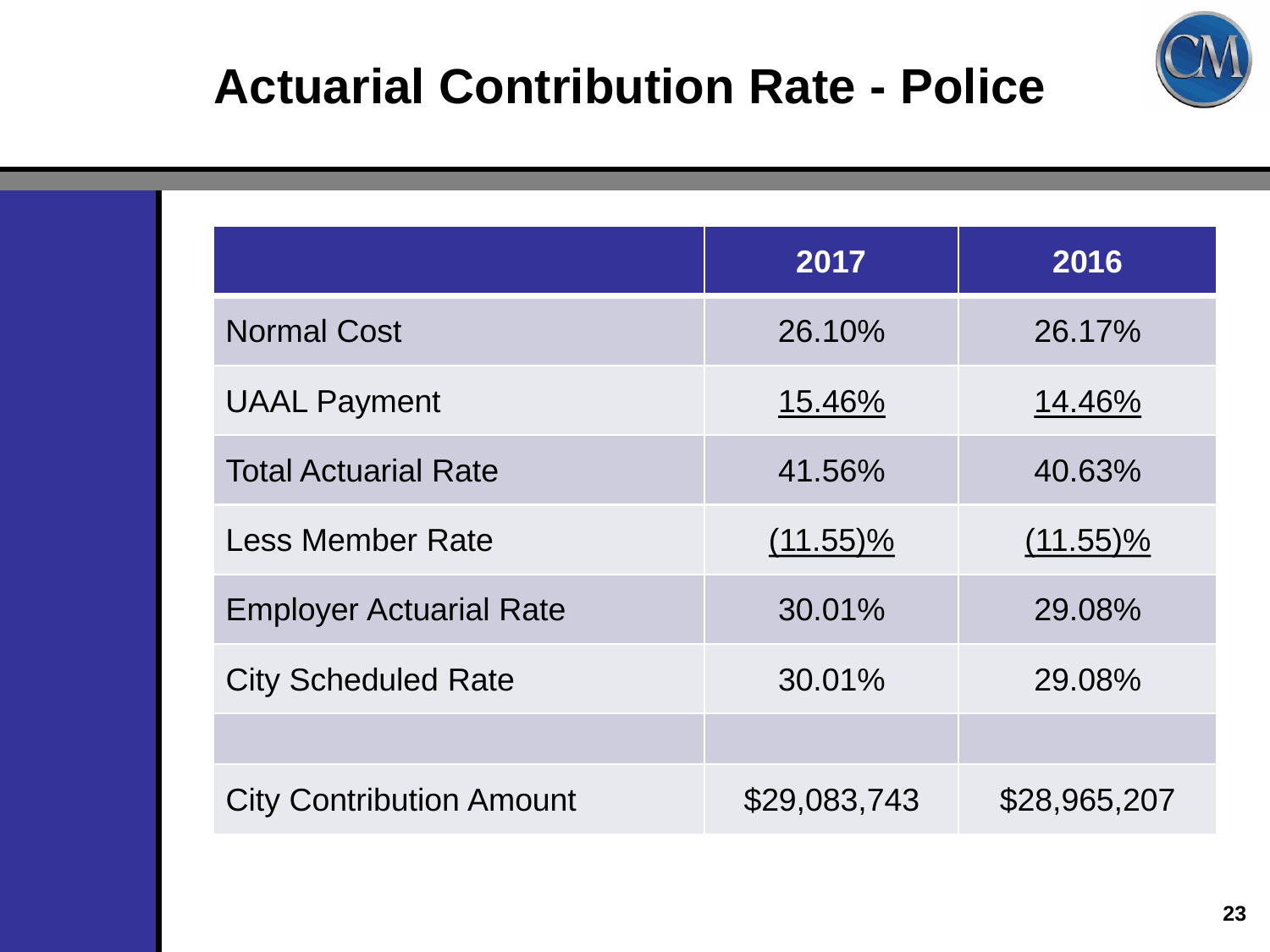



|                                 | 2017        | 2016        |
|---------------------------------|-------------|-------------|
| <b>Normal Cost</b>              | 15.78%      | 15.83%      |
| <b>UAAL Payment</b>             | 7.20%       | 6.89%       |
| <b>Total Actuarial Rate</b>     | 22.98%      | 22.72%      |
| <b>Less Member Rate</b>         | $(5.00)\%$  | $(5.00)\%$  |
| <b>Employer Actuarial Rate</b>  | 17.98%      | 17.72%      |
| <b>City Scheduled Rate</b>      | 17.98%      | 17.72%      |
|                                 |             |             |
| <b>City Contribution Amount</b> | \$4,778,854 | \$4,994,191 |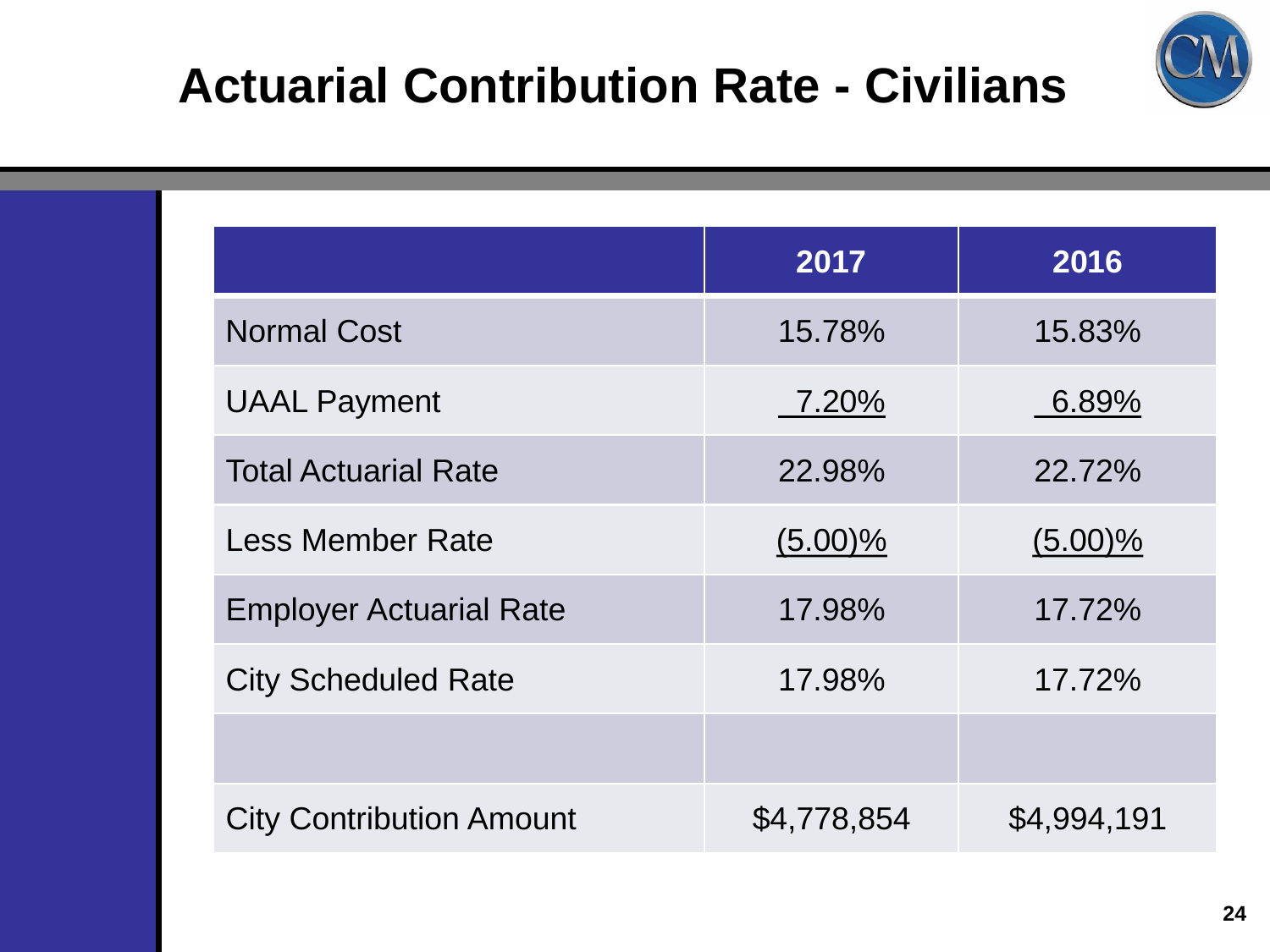# **Ad Hoc COLA**



- Board has a formal policy to determine if COLA is granted. Must satisfy one of the following:
	- $\checkmark$  Funded ratio at least 75%
	- Contributions for last 3 years at least 90% of total actuarial rate
	- $\checkmark$  Employer contributions equal to Actuarial Required Contribution in at least three of last five years
- **Both systems meet the funded ratio test**
- Considerations
	- $\checkmark$  Higher contributions from the City are not guaranteed
	- $\checkmark$  Investment outlook in short-term somewhat pessimistic
	- $\checkmark$  Funded ratio is lower on the market value basis (74% for Police and 77% for Civilians)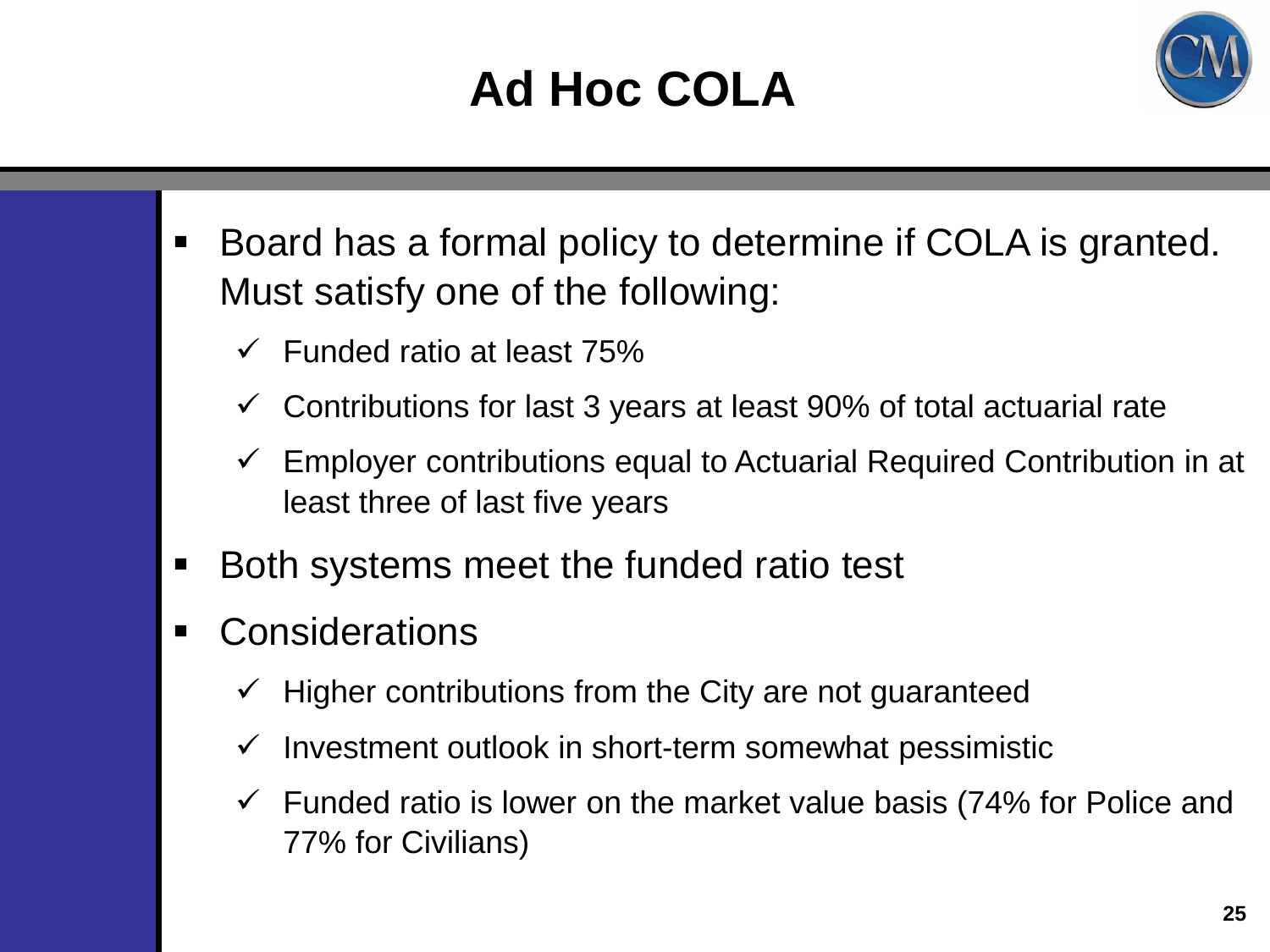

Actuarial valuation is a snapshot measurement at a single point in time

Provides important information, but no insight into how future valuation results might look

- How does Funding Policy impact funded status over time
- When a new tier of benefits applies to new hires, a projection is needed to evaluate future funding requirements
- Also provides ability to perform some basic sensitivity analysis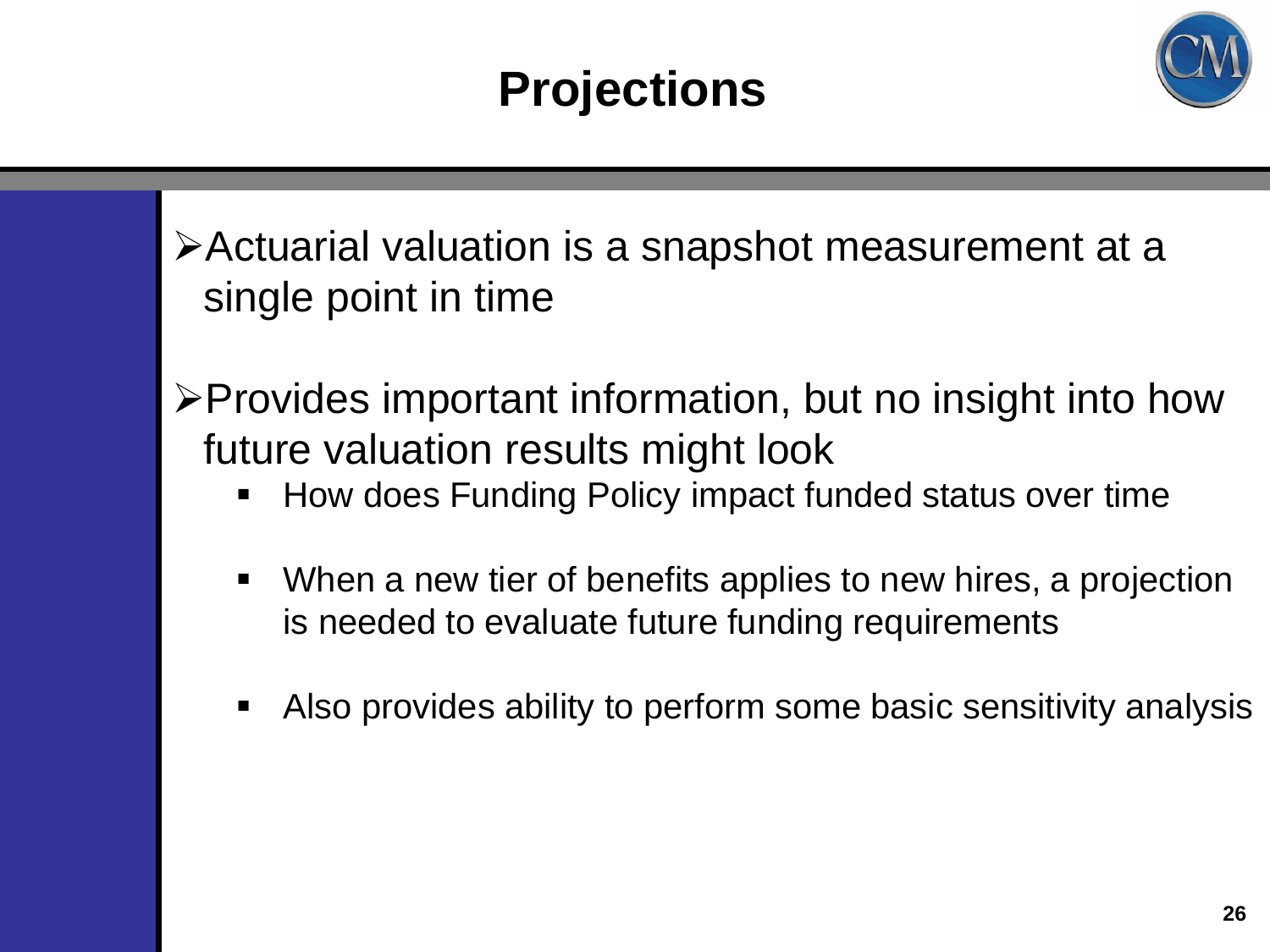## **Projections**



 $\triangleright$  Not precise predictions but general trends

 $\triangleright$  Projections based on  $\overline{\text{many}}$  assumptions

- 7.5% return on market value in FY 2018 and all future years
- All other actuarial assumptions met in the future
- Constant number of active members
- No change in current plan provisions
- Contributions are paid timely per Board's Funding Policy, including closed amortization periods
- New entrants in future years are similar to recent history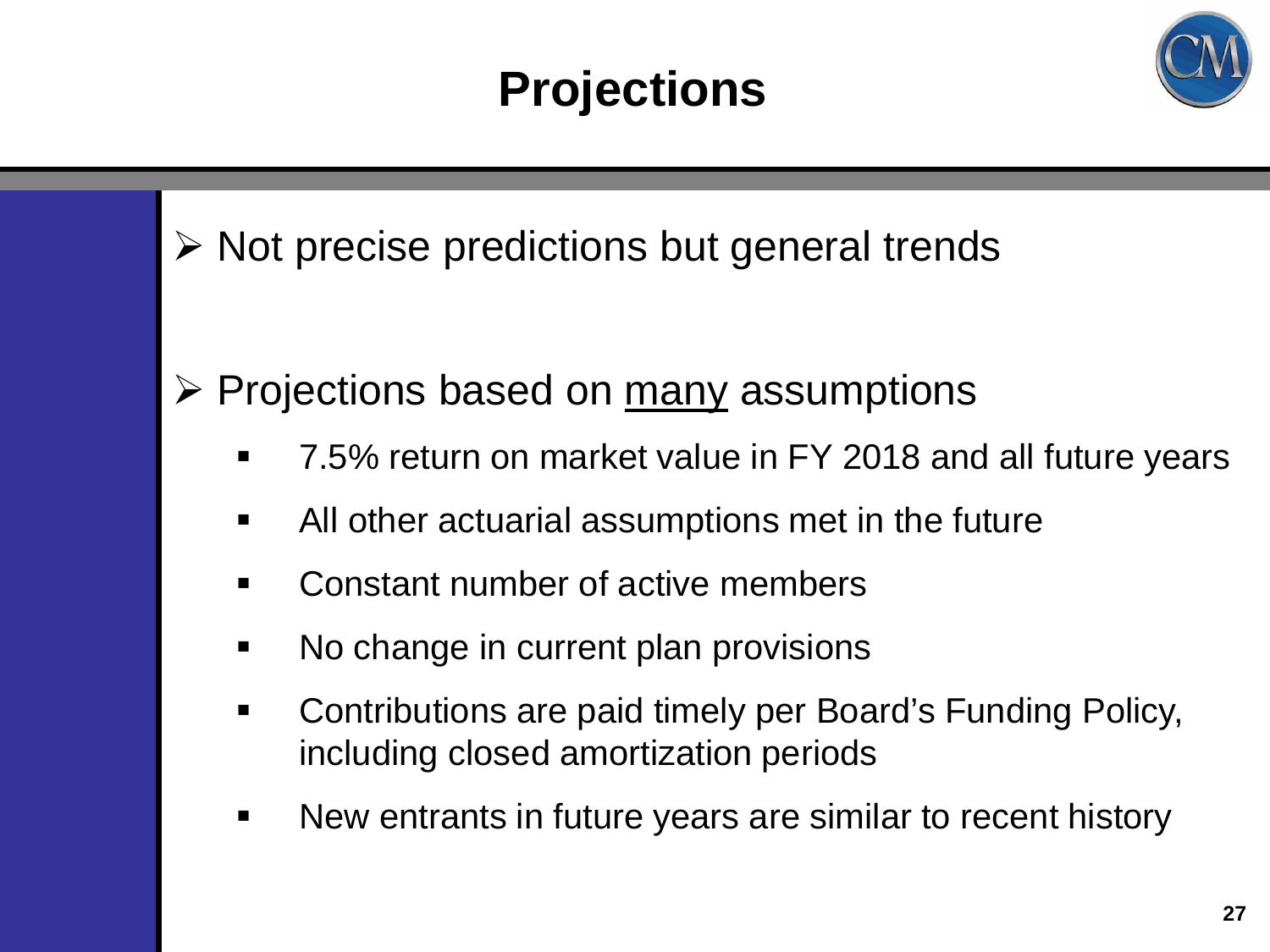#### **Police Retirement System City Contribution Rate**



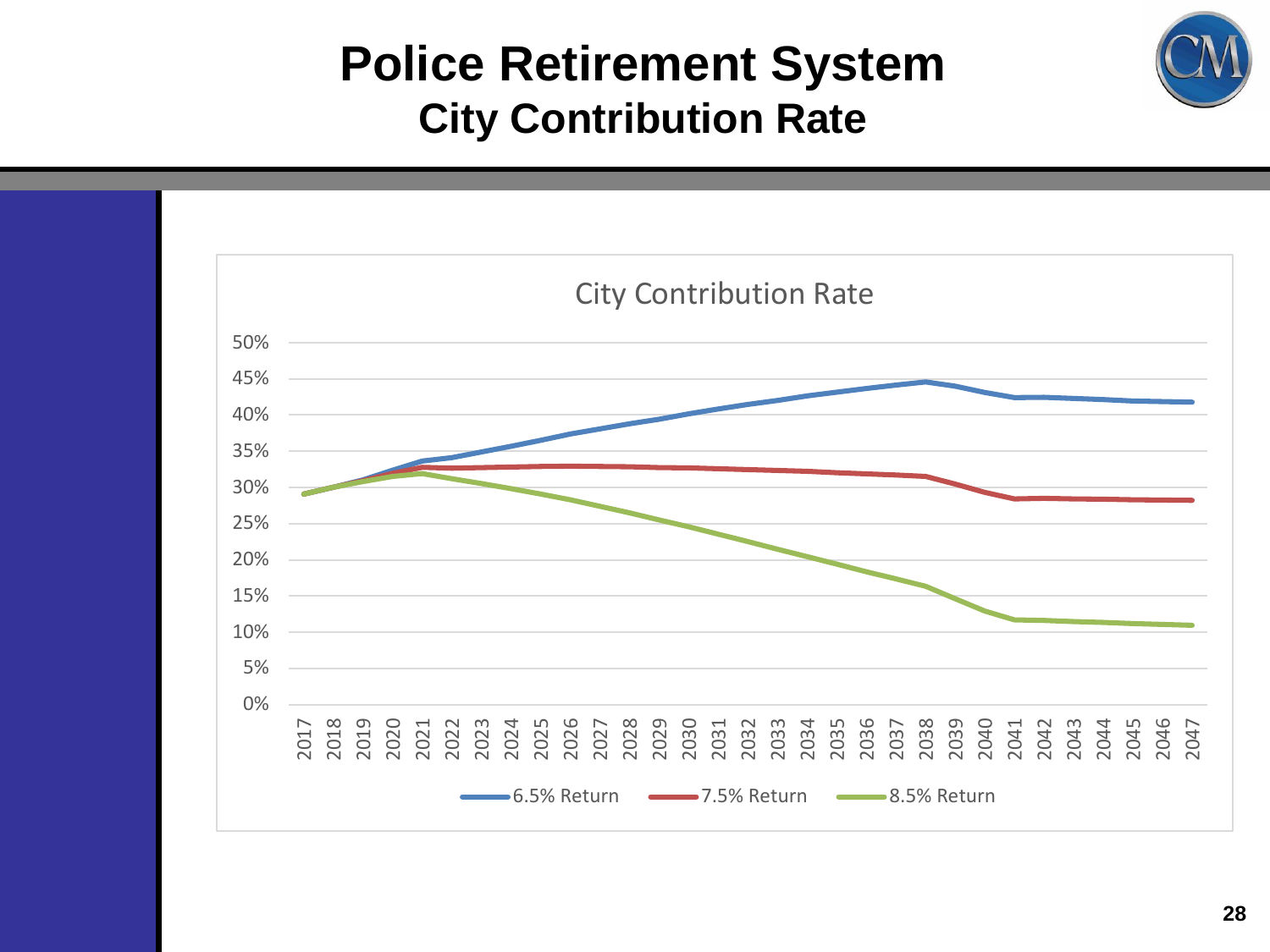

#### **Police Retirement System Unfunded Actuarial Accrued Liability**



**Asset values are shown by colored lines, illustrating different return scenarios.**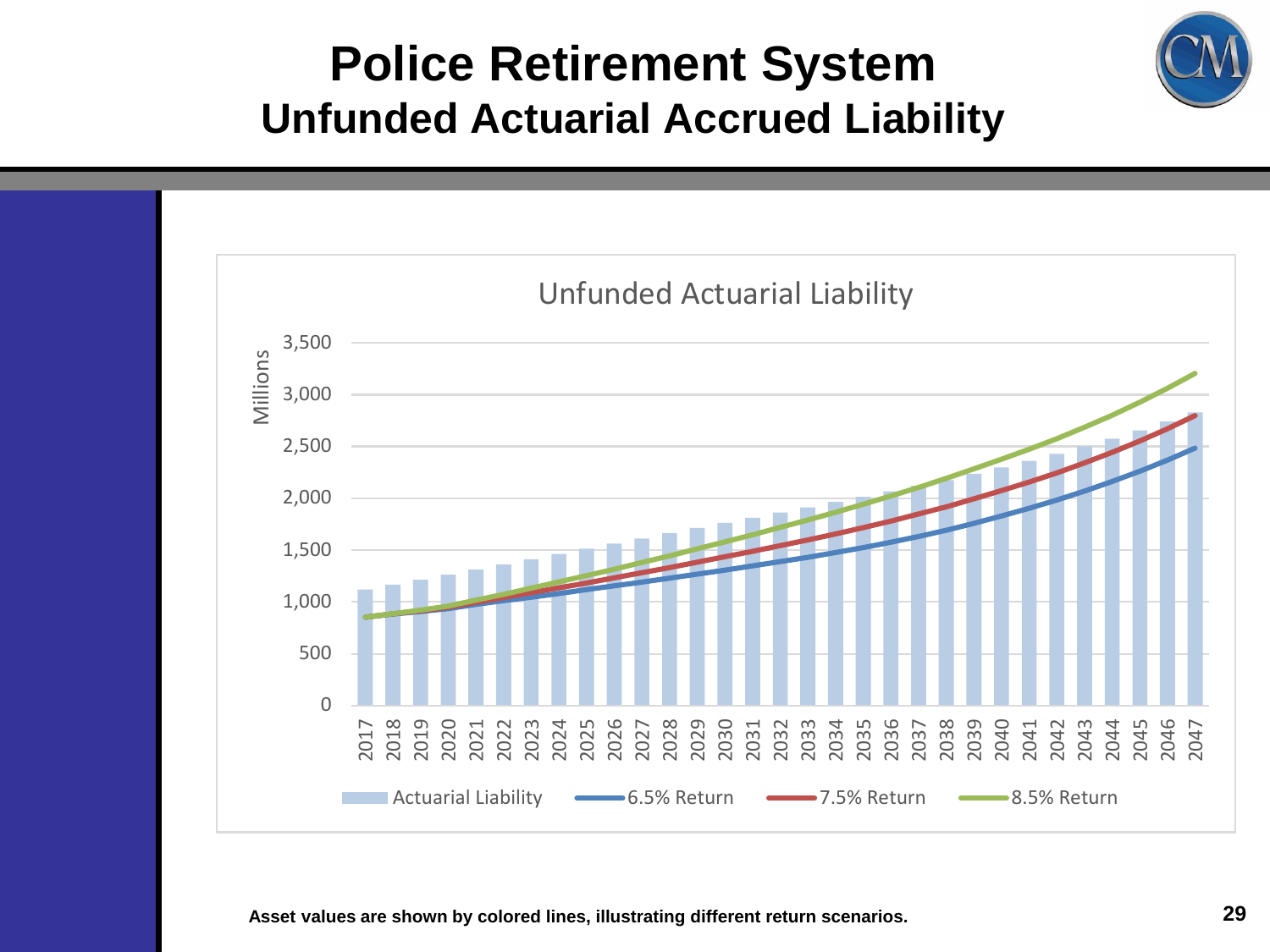#### **Police Retirement System Funded Ratio**

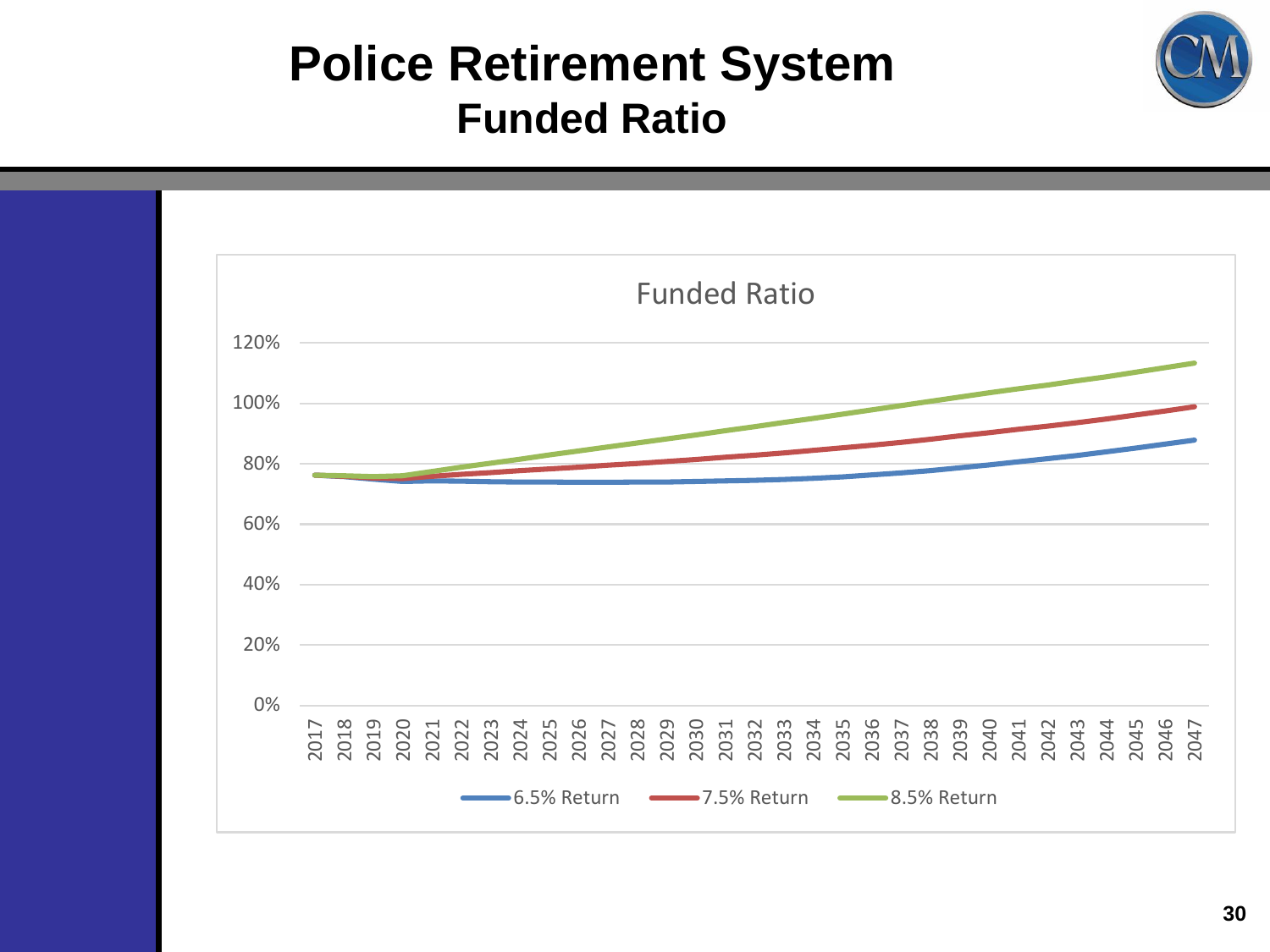#### **Civilians Retirement System City Contribution Rate**

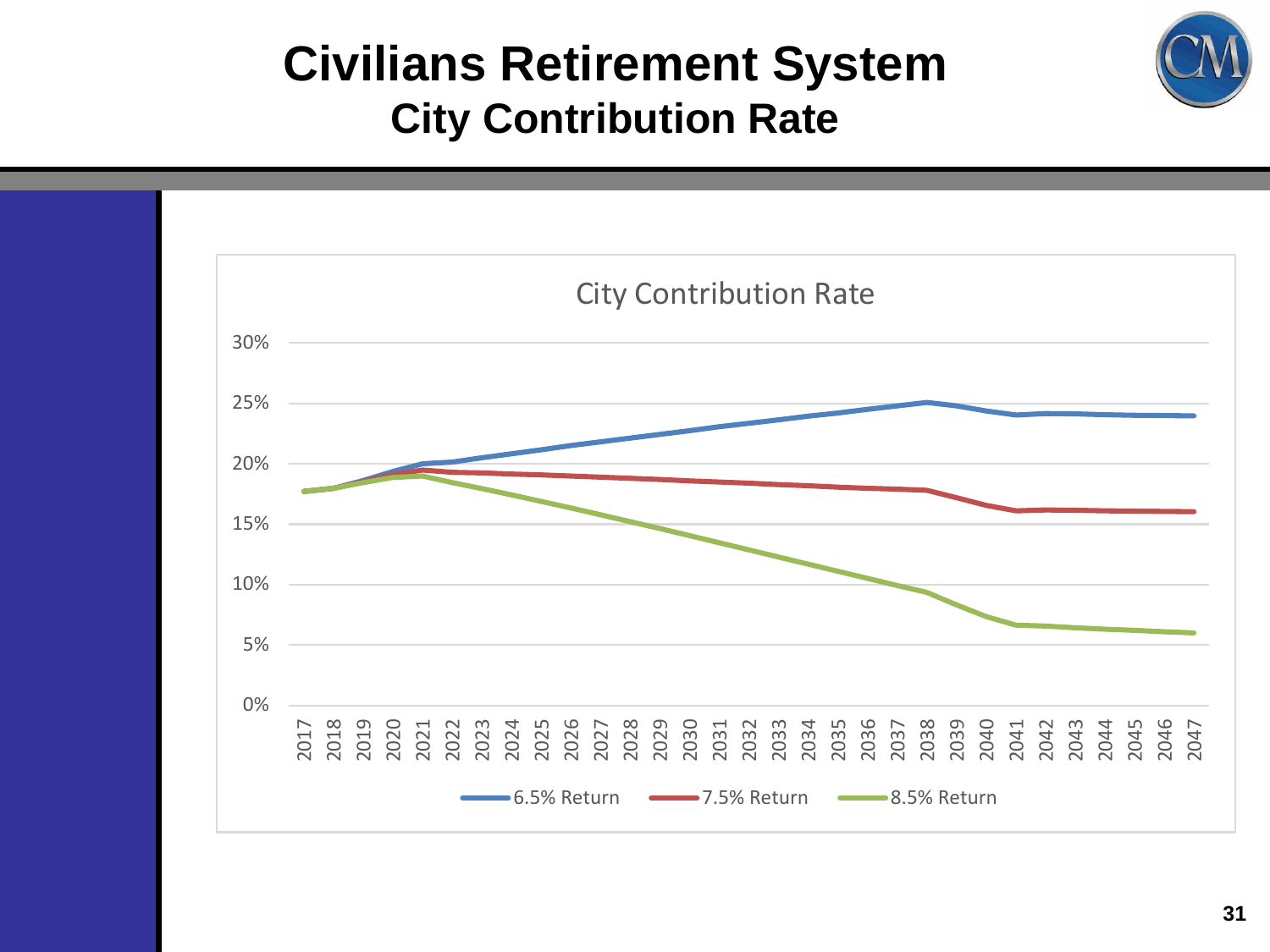#### **Civilians Retirement System Unfunded Actuarial Accrued Liability**



**Asset values are shown by colored lines, illustrating different return scenarios.**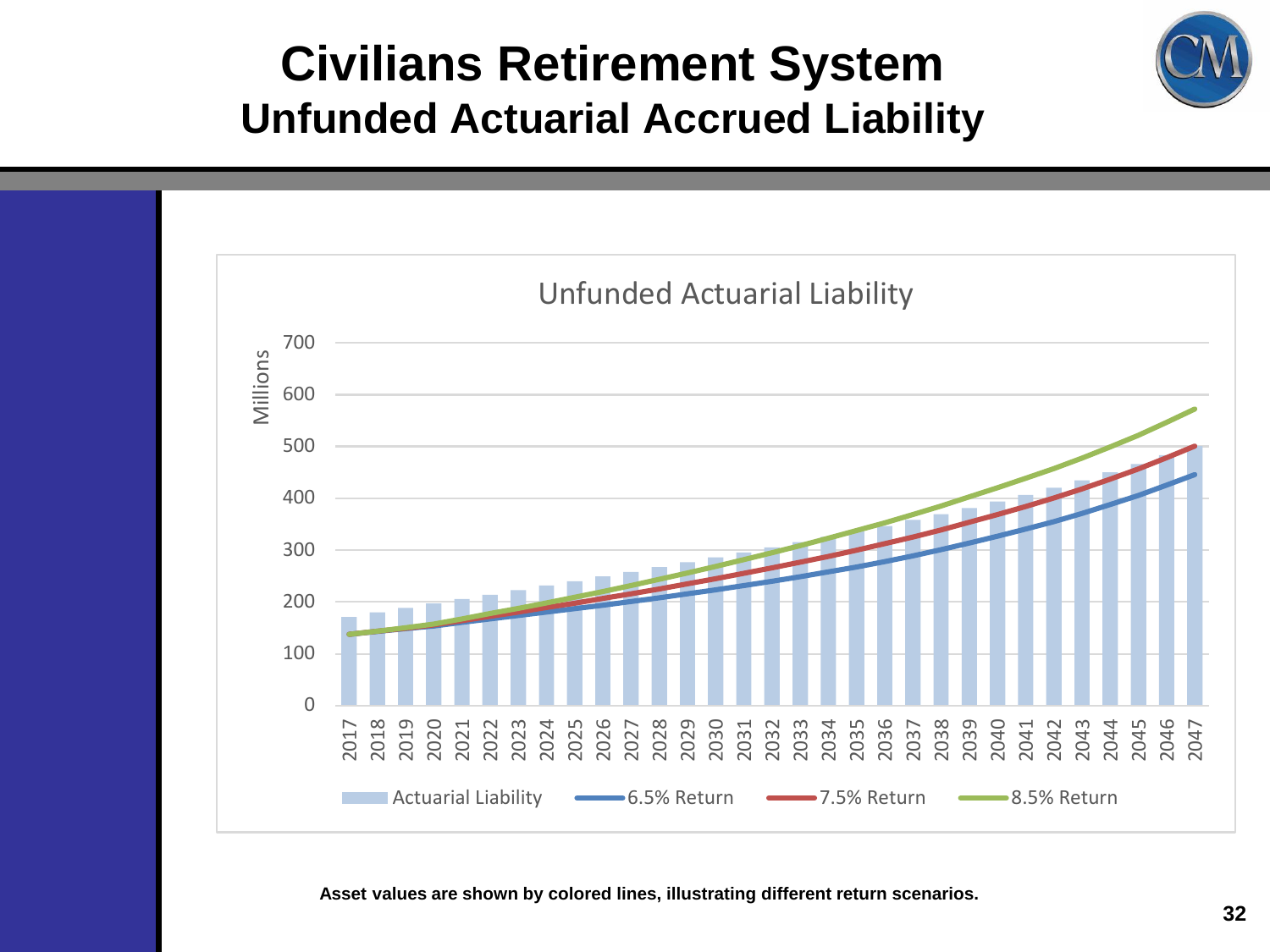

#### **Civilians Retirement System Funded Ratio**

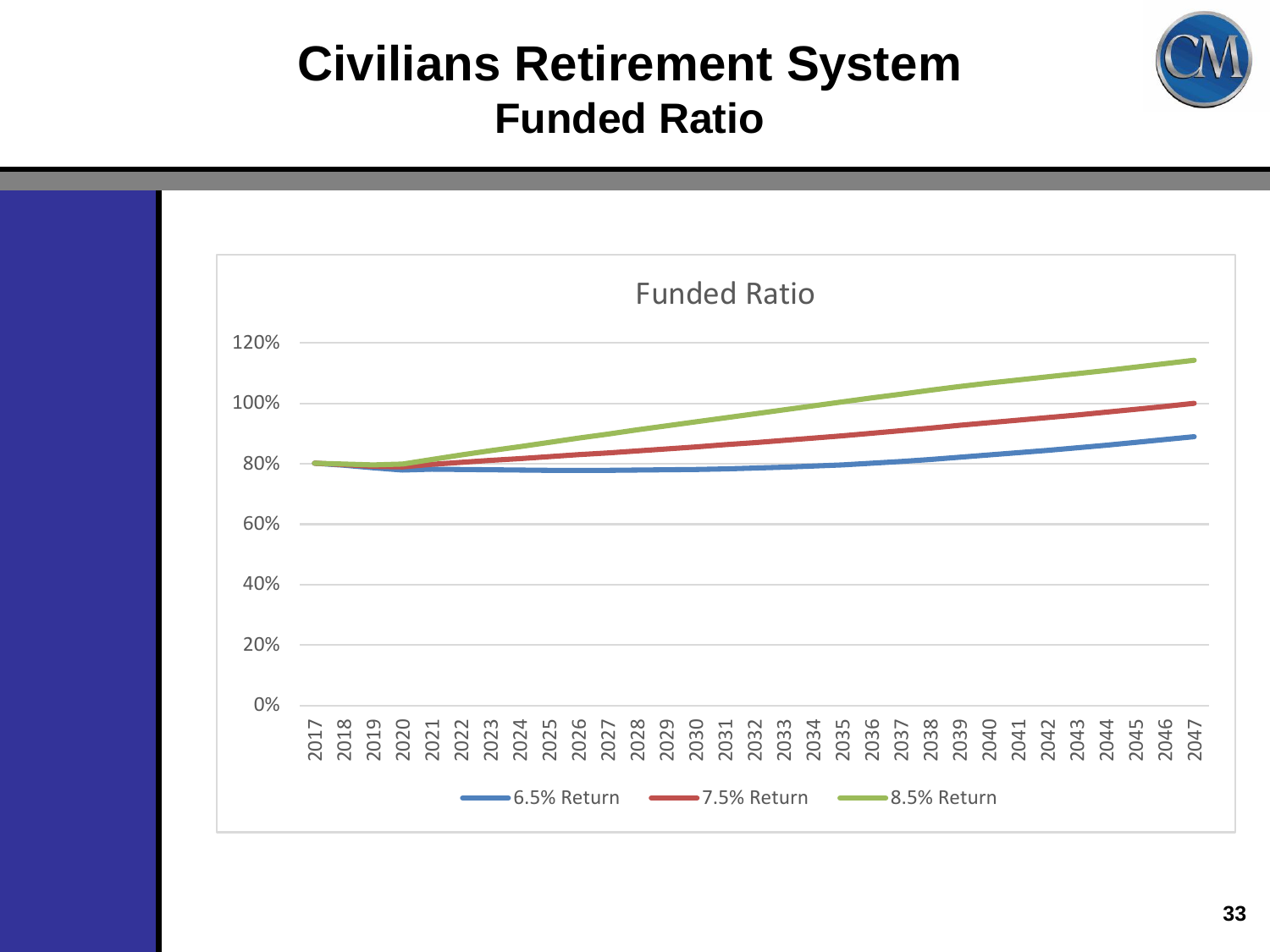# **Comments on Funding Report**



- $\geq$  It will take 10-15 years before the impact of the plan changes (benefits and contributions) really has an impact on valuation results, and longer if there are fewer new hires in future years
- $\triangleright$  The Board's recently adopted Funding Policy will increase the funded ratios over time, ultimately leading to being fully funded at the end of the amortization period
- $\triangleright$  Funding remains vulnerable to adverse market experience in the short-term due to current funded ratios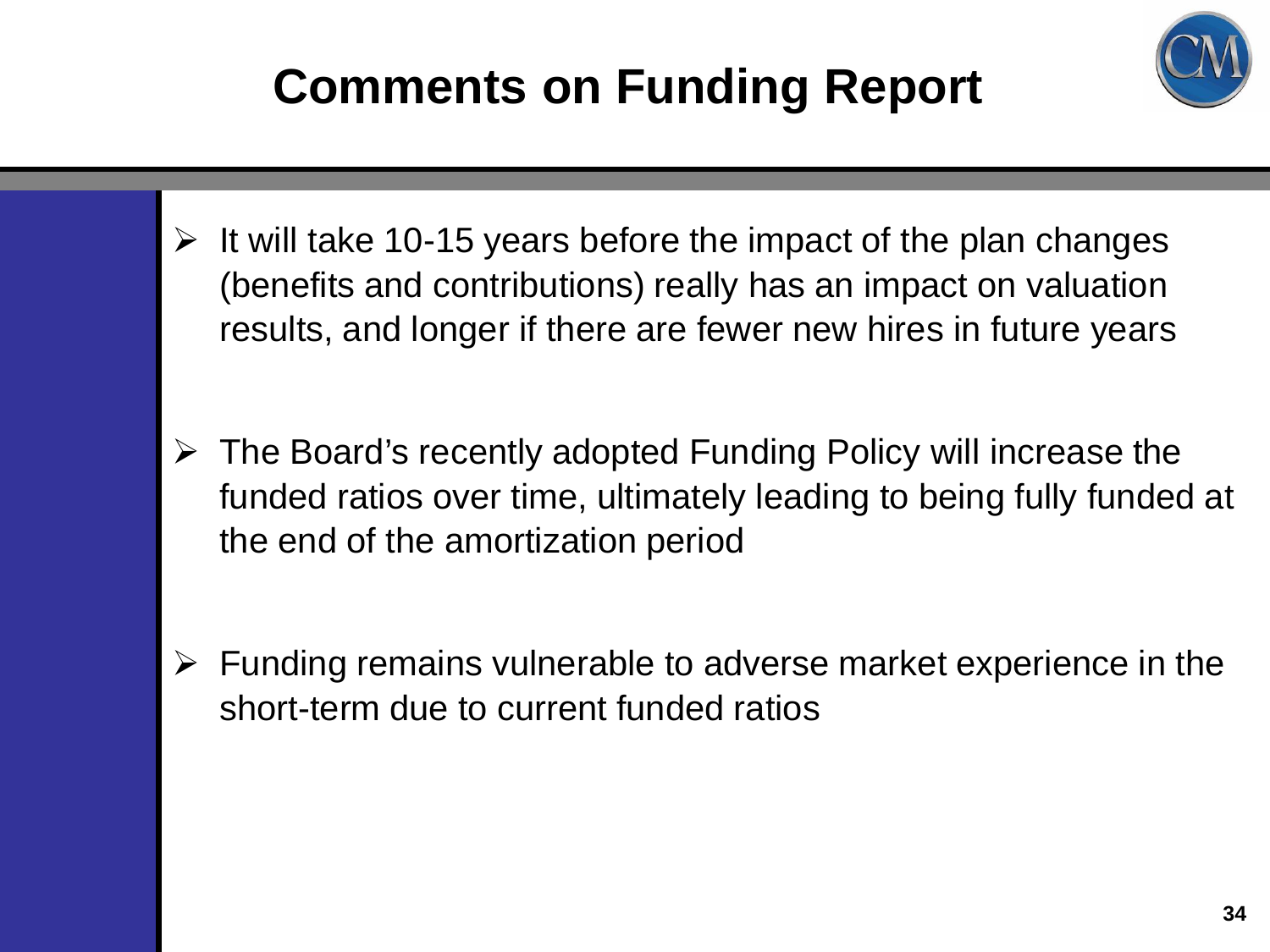

#### **Review of April 30, 2017 GASB 67 Report**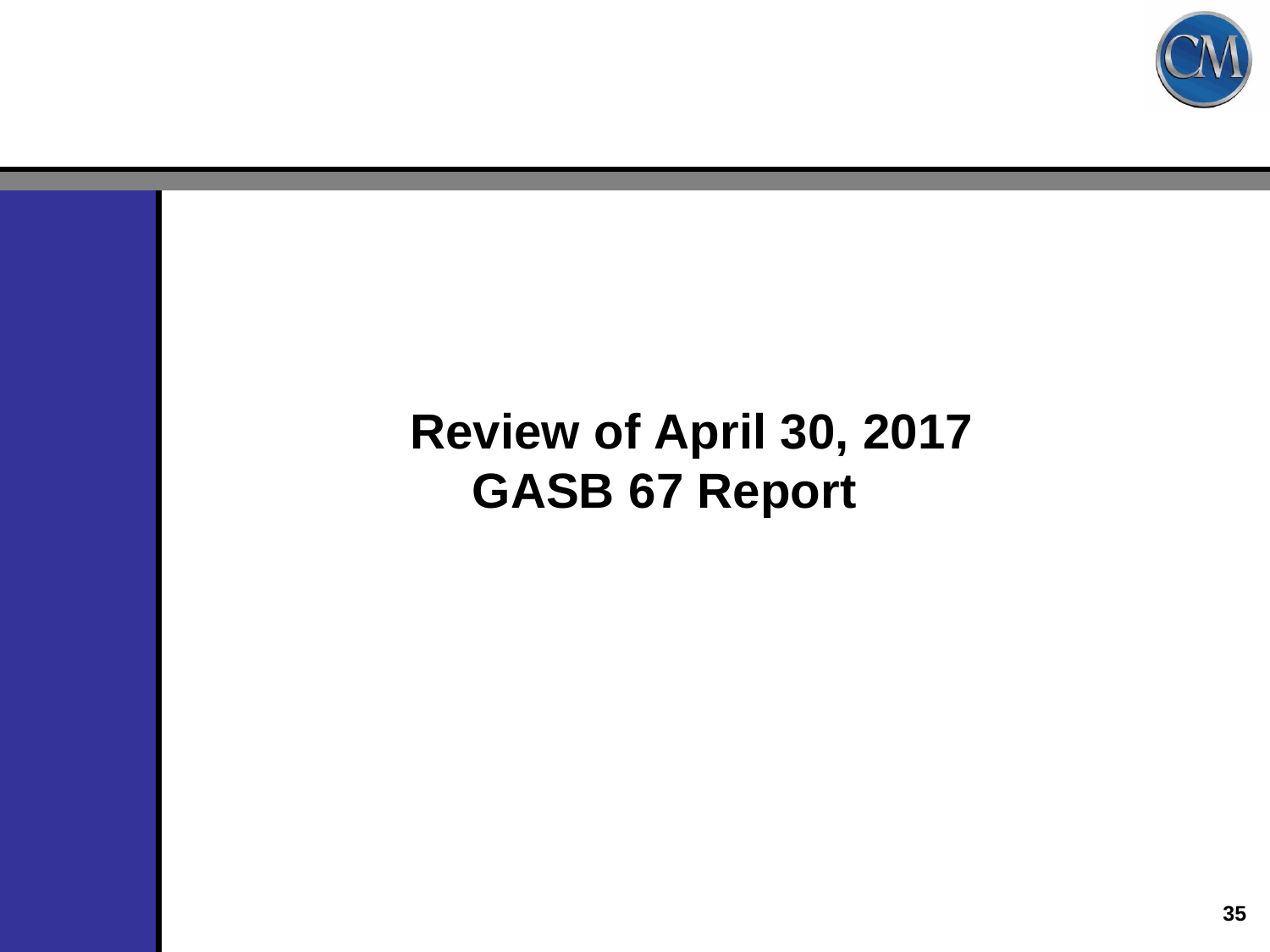## **GASB 67 Reporting**



- Measurement date: April 30, 2017
	- Liabilities projected forward from April 30, 2016 using standard formulae (so they don't match the 2017 valuation results)
	- Actual market value of assets (Fiduciary Net Position or FNP) at April 30, 2017 was used
- Only for Systems' financial reporting, i.e., Comprehensive Annual Financial Report
- No impact on funding the Plan!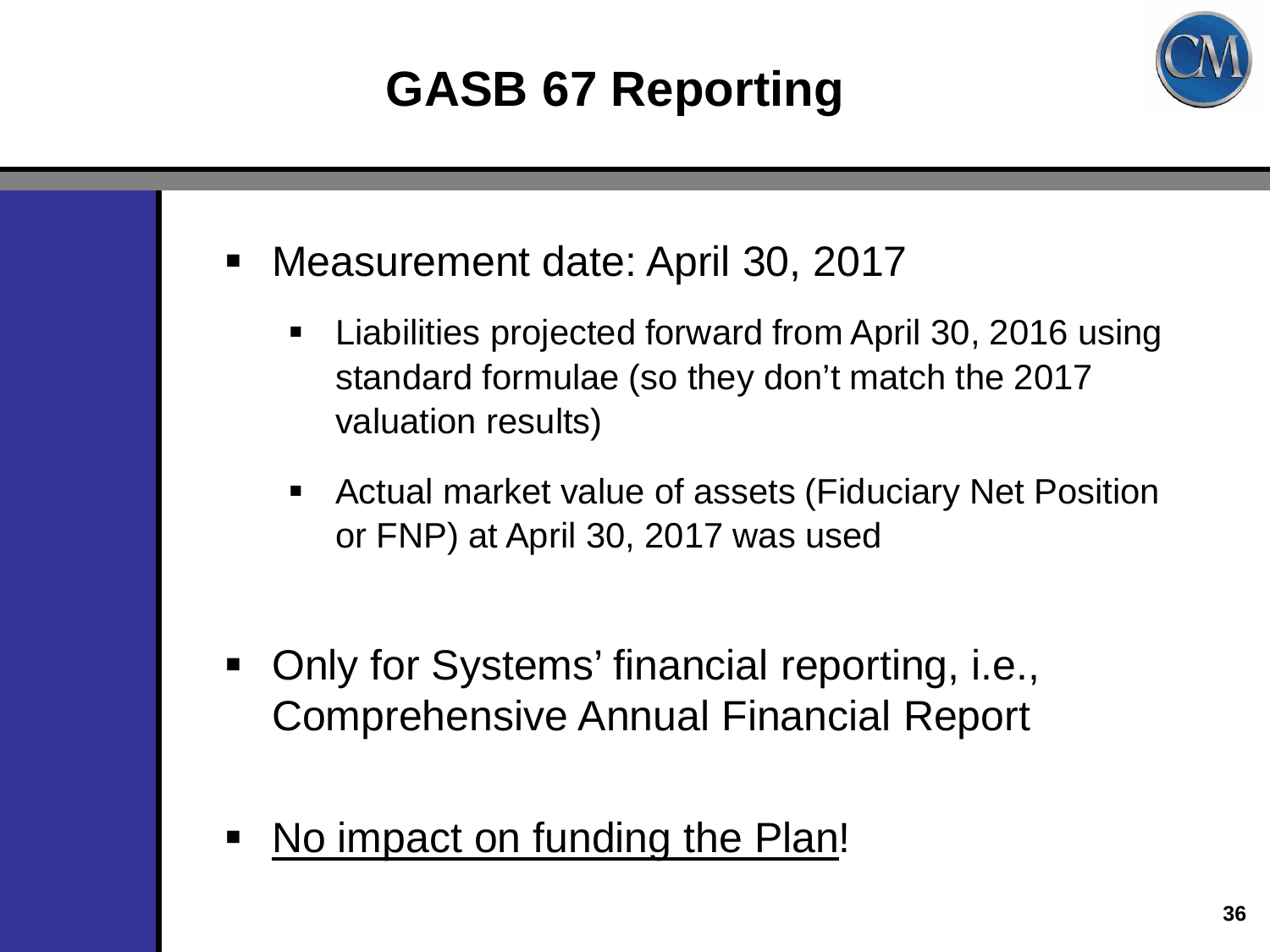#### **GASB 67 Reporting (Year ending April 30, 2017)**



|                                                              | <b>Police</b>  | <b>Civilians</b> |
|--------------------------------------------------------------|----------------|------------------|
| <b>Measurement Date (MD)</b>                                 | April 30, 2017 | April 30, 2017   |
| <b>Prior Measurement Date</b>                                | April 30, 2016 | April 30, 2016   |
| <b>Valuation Date</b>                                        | April 30, 2016 | April 30, 2016   |
|                                                              |                |                  |
| Long-term expected return                                    | 7.50%          | 7.50%            |
| Municipal bond rate at Prior MD                              | 3.30%          | 3.30%            |
| Municipal bond rate at MD                                    | 3.78%          | 3.78%            |
| Depletion date of FNP                                        | <b>None</b>    | <b>None</b>      |
| <b>Single Equivalent Interest Rate</b><br>(SEIR) at Prior MD | 6.97%          | 7.08%            |
| <b>SEIR at Measurement Date</b>                              | 7.50%          | 7.50%            |

**TPL is projected forward from the valuation date to the Measurement Date using standard actuarial formulae.**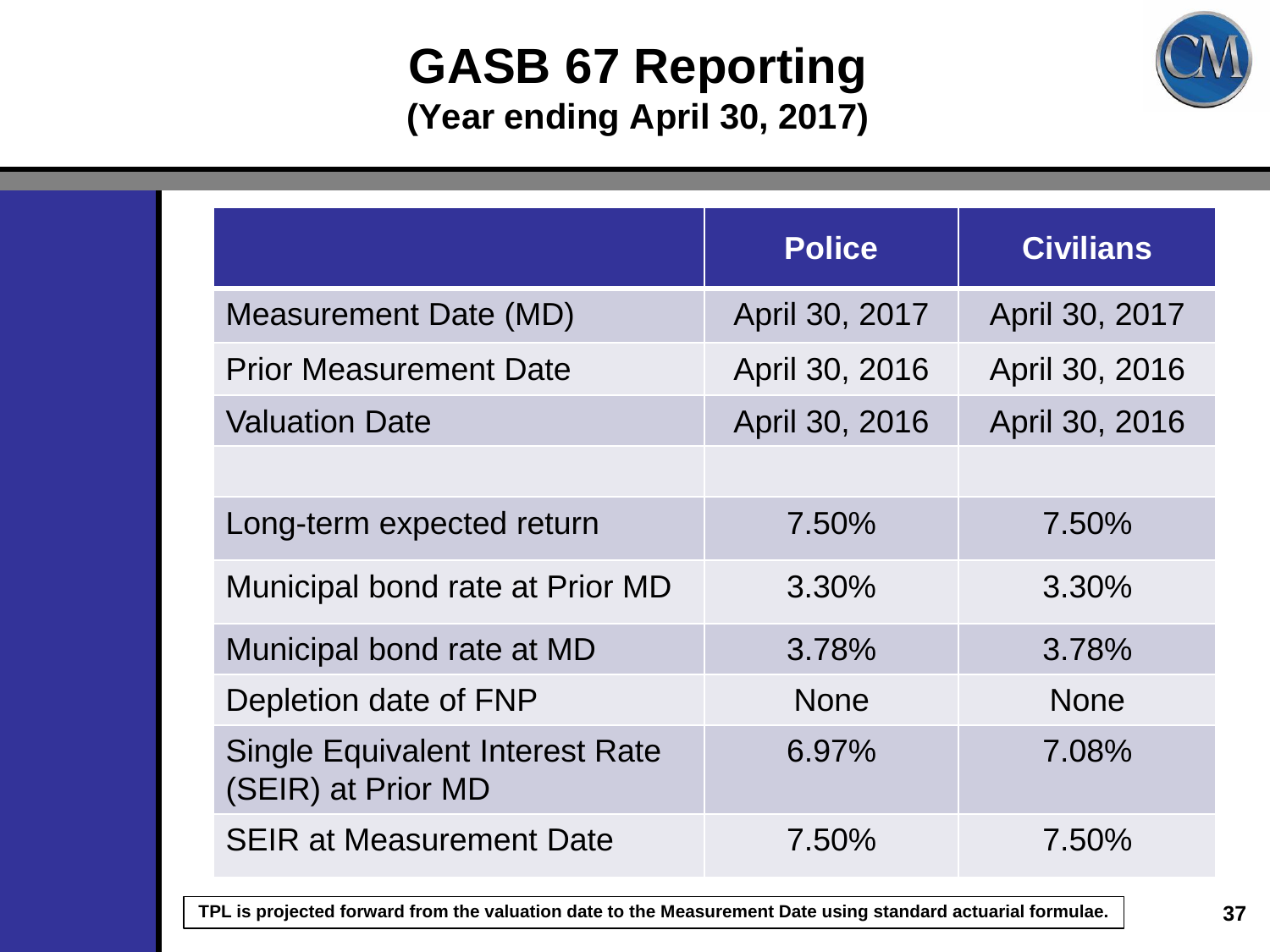#### **GASB 67 Reporting (as of April 30, 2017)**



|                                     | <b>Police</b>   | <b>Civilians</b> |
|-------------------------------------|-----------------|------------------|
| Total Pension Liability (TPL)*      | \$1,163,351,475 | \$173,715,867    |
| <b>Fiduciary Net Position (FNP)</b> | 827,347,041     | 132,565,840      |
| <b>Net Pension Liability (NPL)</b>  | \$336,004,434   | \$41,150,027     |
| <b>Funded Ratio (FNP/TPL)</b>       | 71.1%           | 76.3%            |
|                                     |                 |                  |
| <b>UAAL per 2017 Valuation</b>      | \$265,661,623   | \$33,954,555     |

**\* The TPL reflects projected liabilities based on the 2016 valuations, but includes the full Supplemental Benefit for Police members rather than just the portion funded in the retirement system.** 

**Note: For both Systems, the UAAL is calculated using the actuarial value of assets and actual liabilities on 4/30/17 based on the membership on that date.**